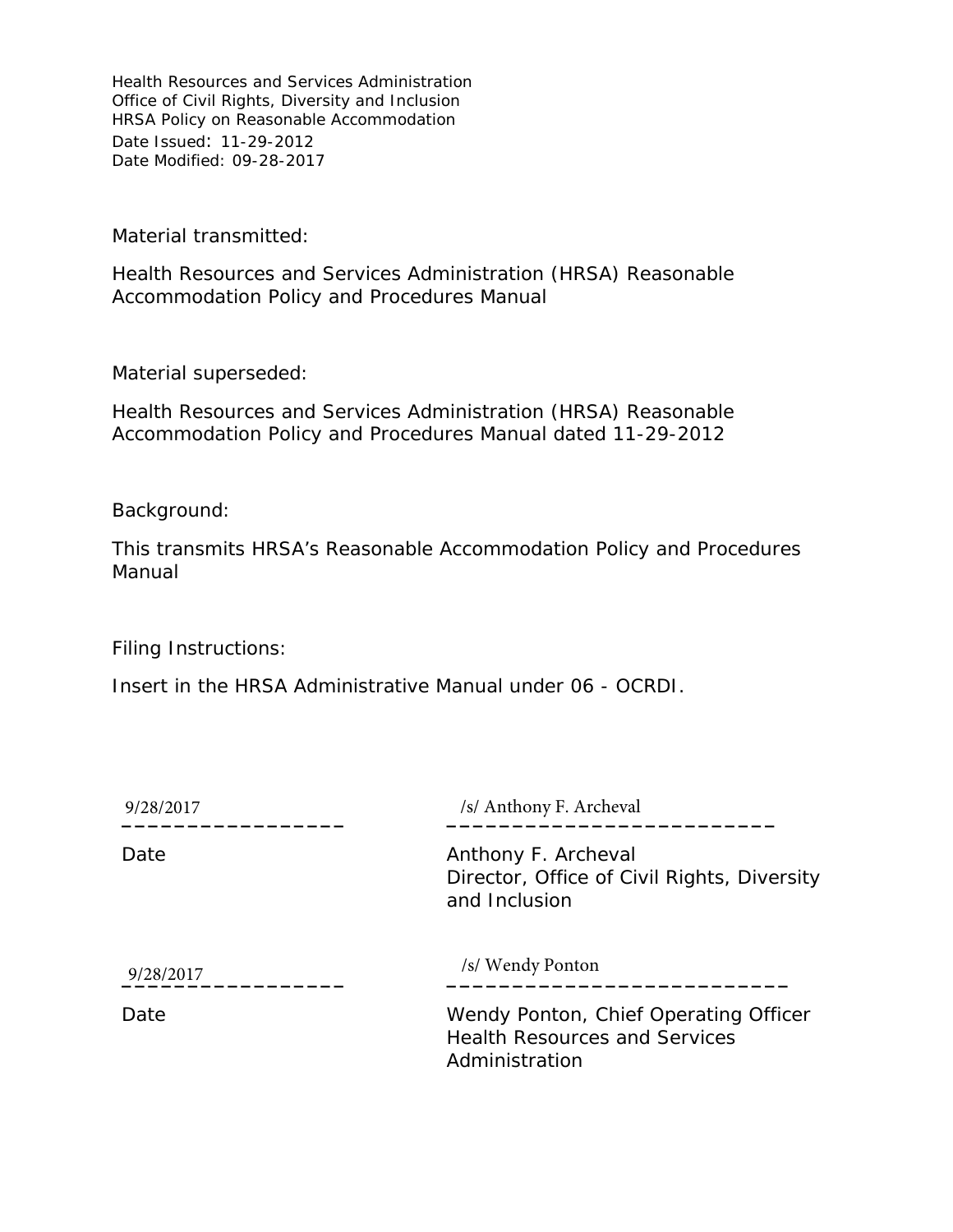### **Health Resources and Services Administration (HRSA) Reasonable Accommodation Policy and Procedures Manual**

| L.                   |                                                              |
|----------------------|--------------------------------------------------------------|
|                      | II. HRSA POLICY ON REASONABLE ACCOMMODATIONS5                |
| 6                    | III. HRSA PROCEDURES ON PROCESSING REASONABLE ACCOMMODATIONS |
| $\mathsf{A}_{\cdot}$ |                                                              |
| <b>B.</b>            |                                                              |
| $C$ .                | DETERMINING WHO WILL PROCESS THE REQUEST 8                   |
| D.                   |                                                              |
| Е.                   |                                                              |
| F.                   |                                                              |
| G.                   |                                                              |
| Η.                   |                                                              |
| L.                   | DENIAL OF A REASONABLE ACCOMMODATION  18                     |
| J.                   | ISSUING THE REASONABLE ACCOMMODATION DECISION  20            |
| K.                   | RECONSIDERATION PROCESS FOR REASONABLE ACCOMMODATION.22      |
|                      | RELATION OF PROCEDURES TO STATUTORY AND COLLECTIVE           |
| М.                   |                                                              |
|                      |                                                              |
|                      |                                                              |
|                      |                                                              |
| А.                   |                                                              |
| В.                   |                                                              |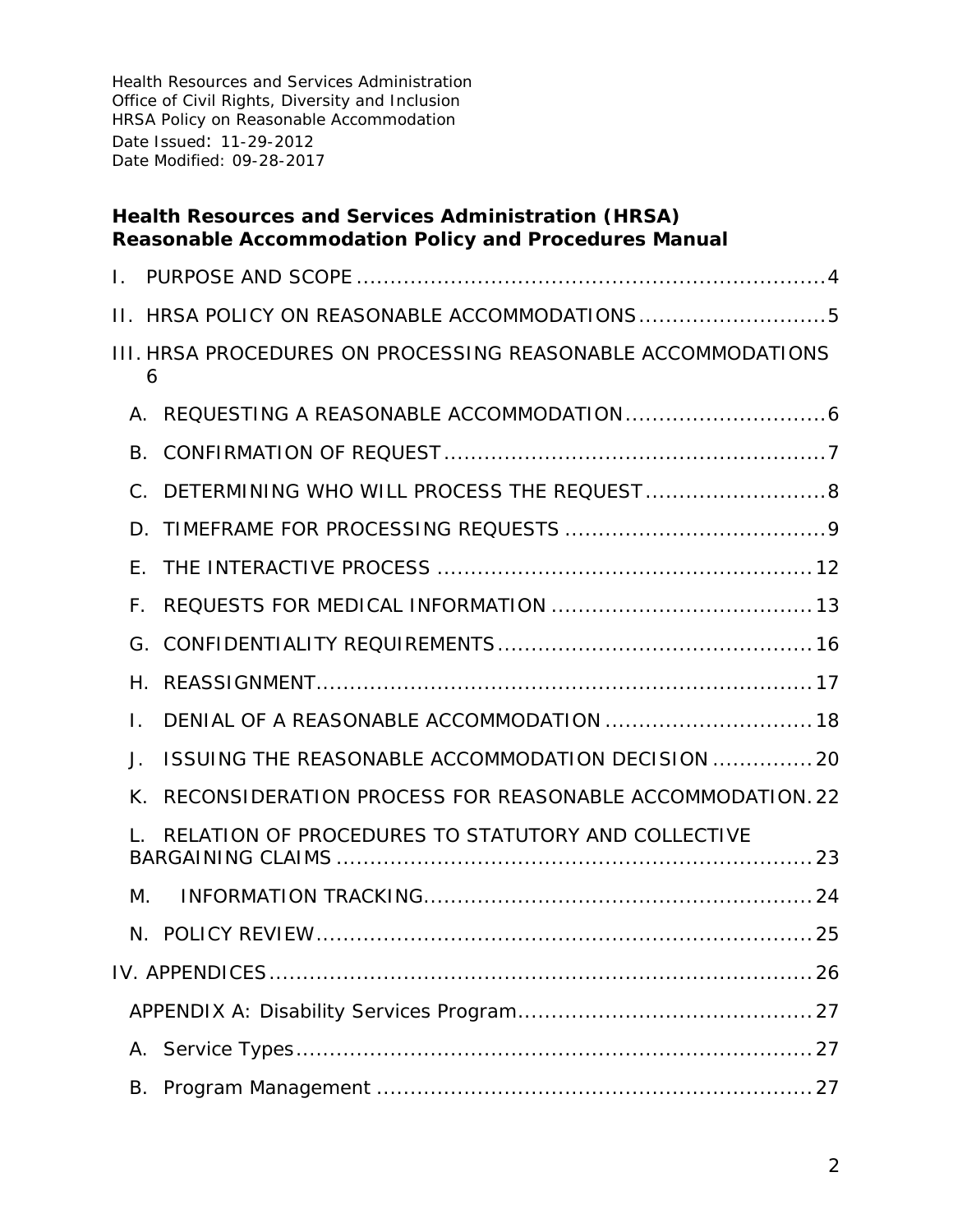|                                                                | G. Sign Language Interpreting (SLI) Specifications 30  |  |
|----------------------------------------------------------------|--------------------------------------------------------|--|
|                                                                | H. Workplace Assistant (WPA) Services Specifications31 |  |
|                                                                | 1. Personal Assistant Services (PAS) Specifications 31 |  |
| APPENDIX B: Examples of Reasonable Accommodations  33          |                                                        |  |
|                                                                | APPENDIX C: Reasonable Accommodation Resources  35     |  |
|                                                                | APPENDIX D: HRSA Reasonable Accommodation Forms 38     |  |
| APPENDIX E: HRSA Reasonable Accommodation Resource Persons  39 |                                                        |  |
|                                                                |                                                        |  |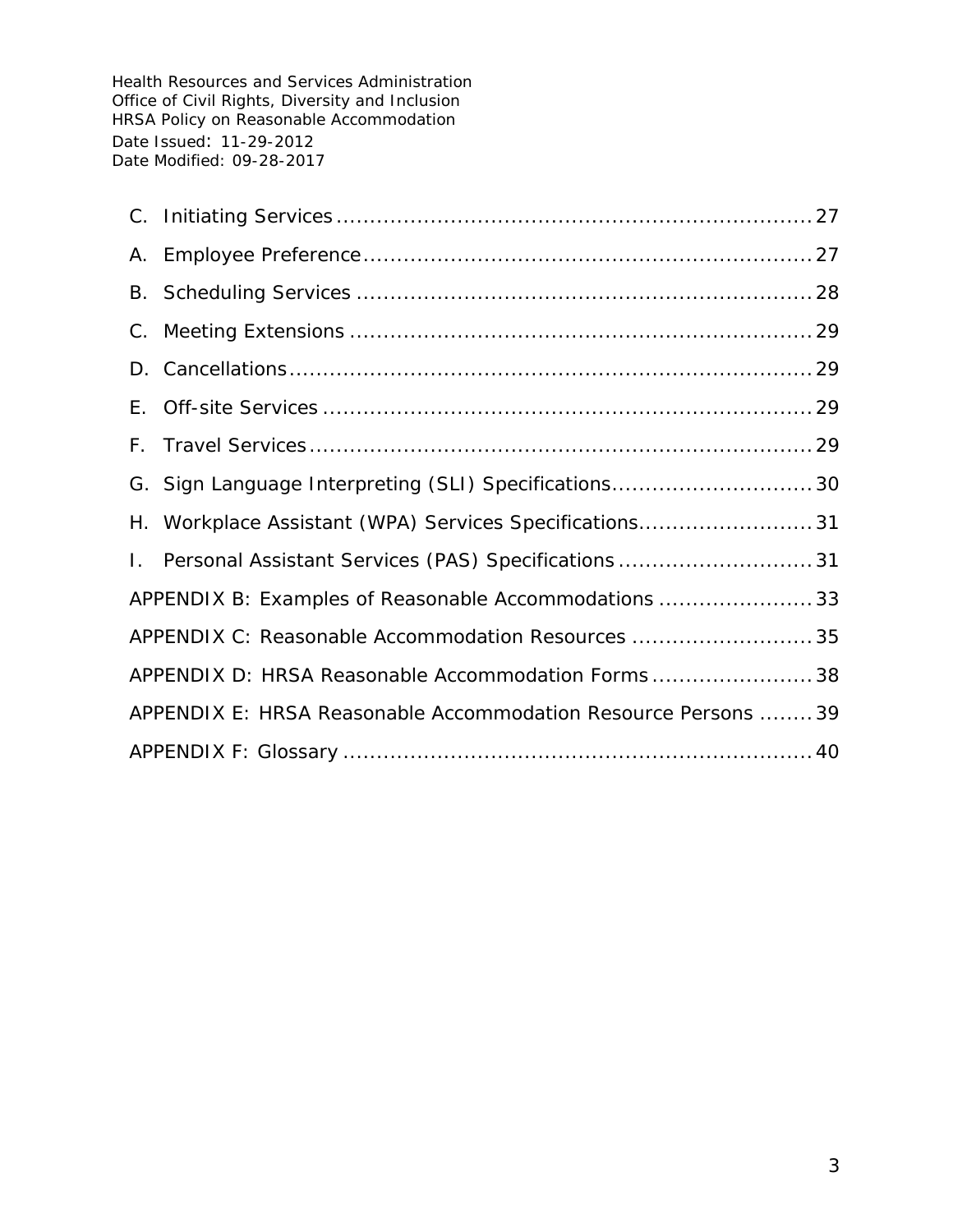# <span id="page-3-0"></span>**I. PURPOSE AND SCOPE**

The purpose of this manual is to present HRSA's policy and procedures on processing reasonable accommodations for employees and applicants. HRSA developed procedures in compliance with the Equal Employment Opportunity Commission (EEOC) guidance and the Department of Health and Human Services (HHS) policy and procedures on reasonable accommodations.

This policy applies to all HRSA employees (except Commissioned Officers who must be fit for duty). For those employees who are members of the bargaining unit, the terms of the collective bargaining agreement(s) shall control.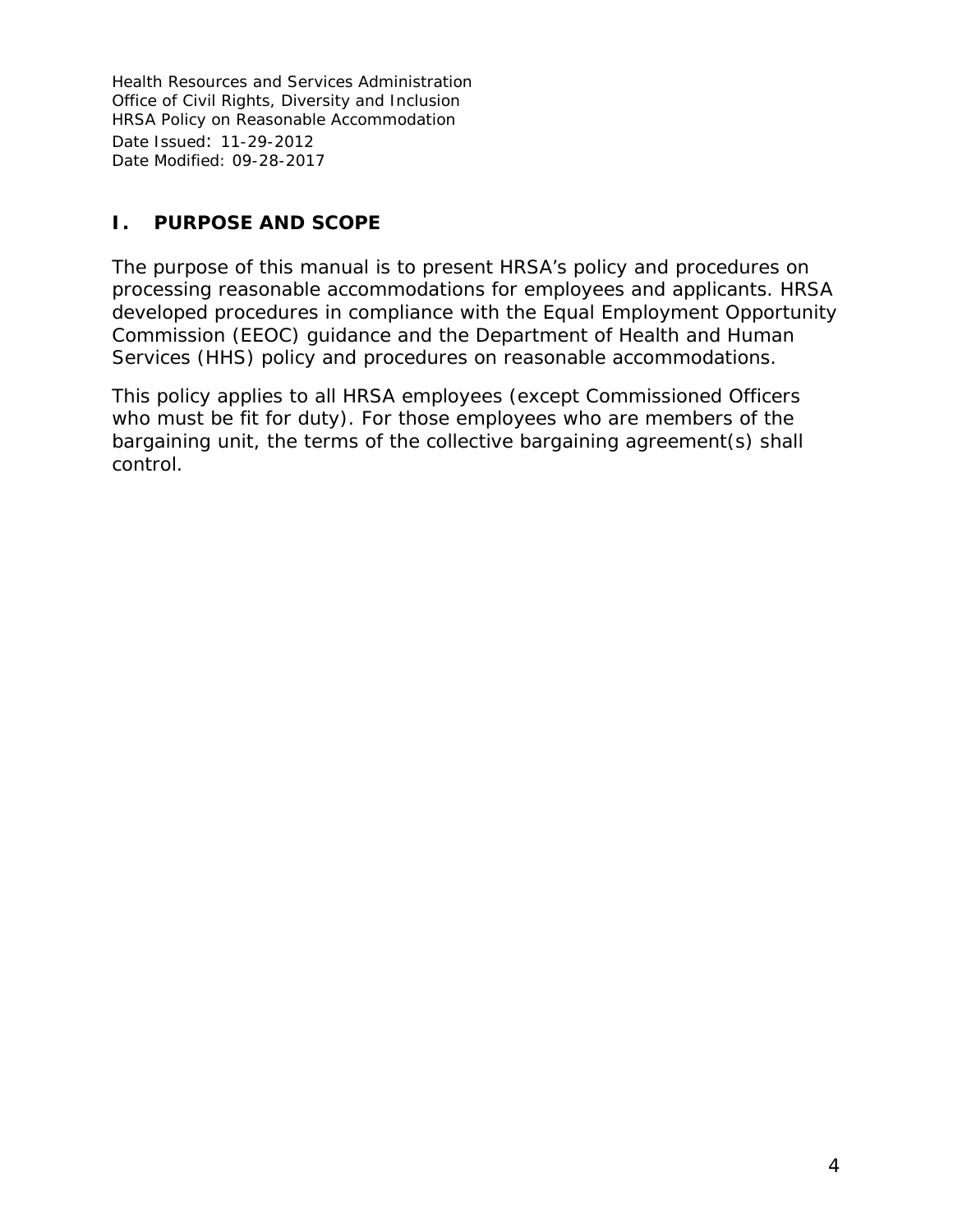# <span id="page-4-0"></span>**II. HRSA POLICY ON REASONABLE ACCOMMODATIONS**

In accordance with the Rehabilitation Act of 1973, as amended, and HHS's policy on reasonable accommodation, it is HRSA's policy to provide reasonable accommodations (RA) for qualified individuals with disabilities who are HRSA employees and applicants for employment, unless doing so would pose an undue hardship on the operations of the Agency. HRSA's RA policy applies to:

- 1. The application/hiring process to provide a qualified HRSA applicant with a disability an equal opportunity to be considered for a position.
- 2. The performance of the essential functions of a job to enable a qualified person with a disability to perform the essential duties of the job being sought or currently held.
- 3. The receipt of all benefits of employment to enable an employee with a disability to enjoy benefits and privileges of employment equal to those enjoyed by other similarly situated employees without disabilities.

The need for a RA is determined on a case-by-case basis, taking into consideration the applicant's or employee's specific disability and existing limitations to the performance of a particular job function, the essential duties of a job, the work environment, and whether the proposed accommodation would create an undue hardship to the Agency's operations.

It is important to note the relevant terms such as ''reasonable accommodation,'' ''disability,'' ''interactive process,'' ''qualified,'' and ''undue hardship," are used throughout this document. The definition of these terms is intended to be consistent with applicable statutory and regulatory definitions. To create a common understanding of t terminology used during the reasonable accommodation process, definitions are provided in the glossary at the end of this document (See Part IV, Appendix F).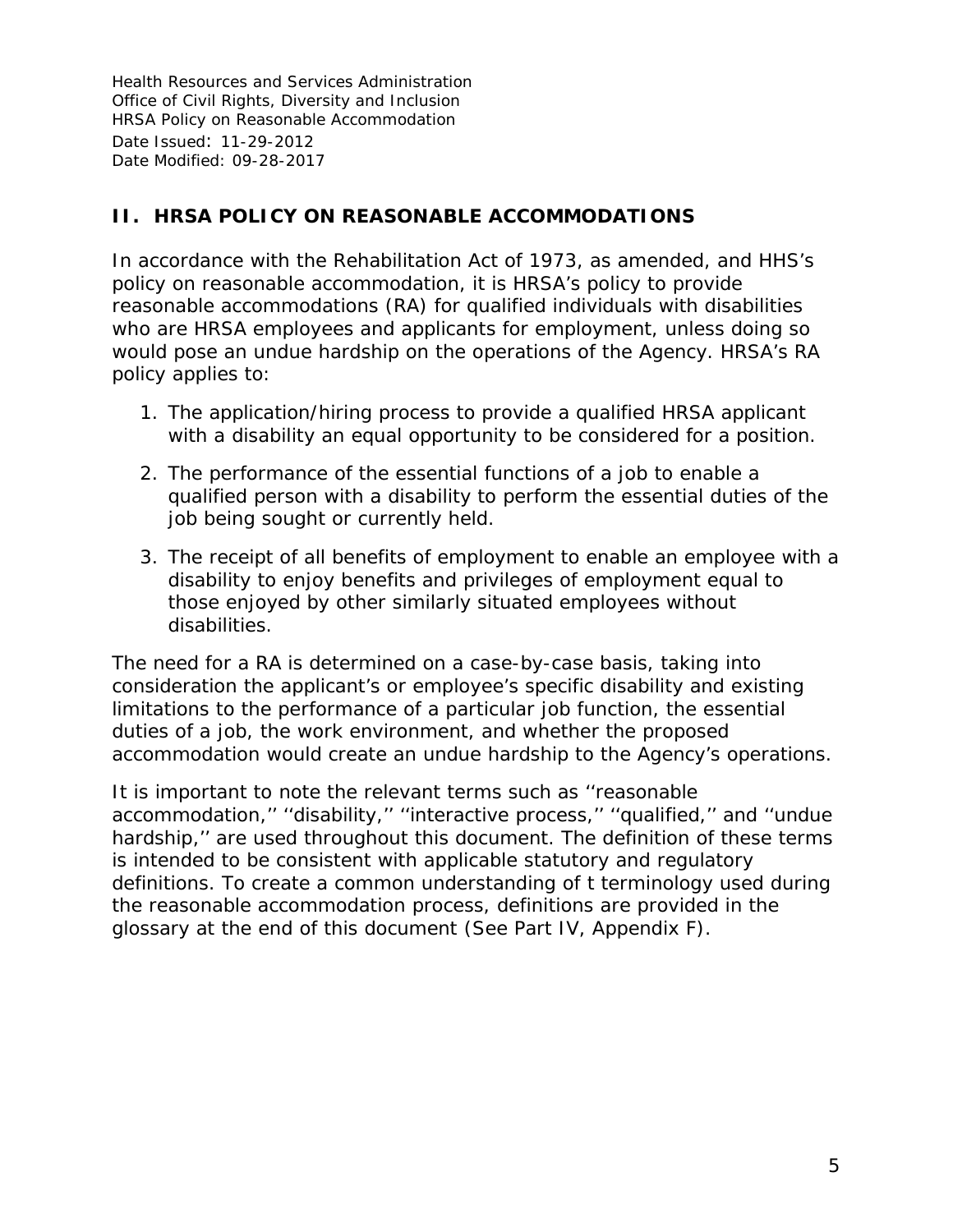### <span id="page-5-0"></span>**III. HRSA PROCEDURES ON PROCESSING REASONABLE ACCOMMODATIONS**

#### <span id="page-5-1"></span>**A. REQUESTING A REASONABLE ACCOMMODATION**

The reasonable accommodation (RA) process begins as soon as an employee, applicant, or a representative on behalf of the employee makes a request for a RA.

A request for a RA is a statement that an individual needs an adjustment at work, in the application process, or in a benefit or privilege of employment for a reason related to a medical condition. A request does not have to use any special words, such as "reasonable accommodation," "disability," or "Rehabilitation Act." An individual with a disability may request a RA whenever s/he chooses, even if s/he has not previously disclosed the existence of a disability.

- For HRSA employees: requests for accommodation may be submitted directly to the employee's immediate supervisor (defined as the PMAP rating official). However, the request may also be made to another management official in the employee's chain of command, or to a HRSA Accessibility Specialist in the Office of Civil Rights, Diversity and Inclusion (OCRDI), or successor organizations.
- For qualified HRSA applicants: requests may be made through a HRSA Human Resources Specialist or any other HRSA employee with whom the applicant has contact in connection with the application process, or through an Accessibility Specialist.
- Third Party Requests: A family member, health professional, or other representative may request RA on behalf of an employee or applicant. The request should go to one of the same persons to whom the employee or applicant would make the request. When a request for accommodation is made by a third party, the deciding official should, whenever possible, confirm with the applicant or employee with a disability that s/he, in fact, wants a RA before proceeding. If the employee is incapacitated or has, for example, been hospitalized due to an acute condition, HRSA will process the third party's request and consult directly with the individual needing the accommodation as soon as it is practicable.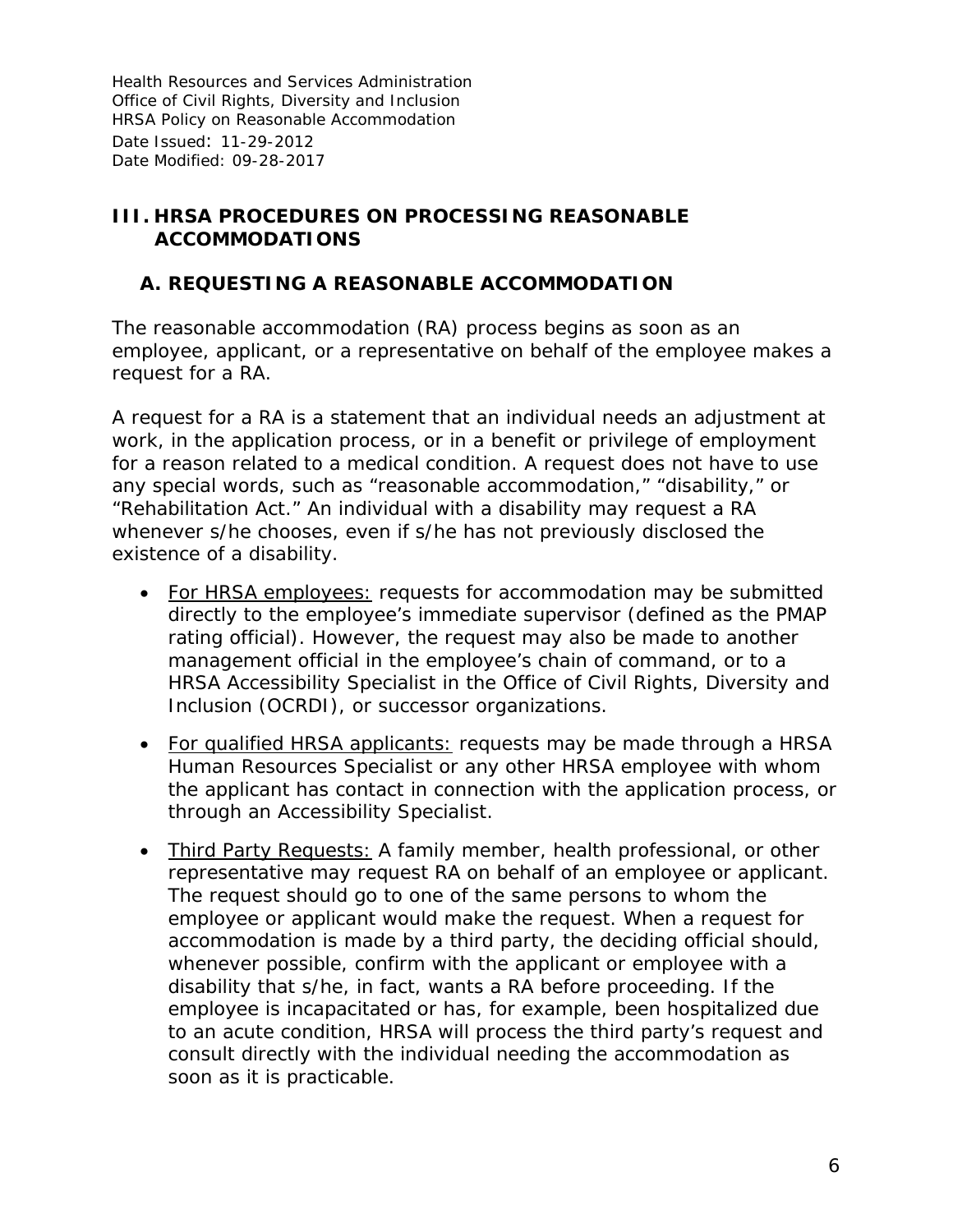Although a request for a RA may be made orally or in writing, for accurate recordkeeping and tracking purposes, HRSA employees should submit the request through **HRSA's online request form (https:/ra.hrsa.gov)** or prepare the ["Request for a Reasonable Accommodation"](http://www.hrsa.gov/hr/nofearact/forms/requestforRA.pdf) form when submitting a request. If an employee requires assistance with either version of the form, the employee's supervisor, other management official in the employee's chain of command, or the Accessibility Specialist will provide that assistance. Assistance regarding obtaining medical documentation and identifying the employee's qualifying disability should be referred exclusively to the Accessibility Specialist. Supervisors and management officials may not request or receive any medical documentation identifying the employee's specific diagnosis, medical condition, or disability.

When an employee needs a re-occurring accommodation (e.g., sign language interpreter, workplace assistant, alternative materials or trainings, etc.) the employee is only required to move through the RA request process at the time of the initial request. If the employee is approved for a reoccurring RA, all subsequent requests simply require advanced notice (see Appendix A) to the appropriate point of contact. It is also important to note that HRSA may be obligated to provide this type of accommodation as needed, whether or not an individual has requested it, so supervisors and managers must make themselves familiar with these services so as to anticipate such a need.

# <span id="page-6-0"></span>**B. CONFIRMATION OF REQUEST**

The requesting employee's supervisor must acknowledge the request *as soon as it is received* to both the employee and the Accessibility Specialist by completing the ["Confirmation of a Reasonable](http://www.hrsa.gov/hr/nofearact/forms/confirmationRArequest.pdf) Accommodation Request" form. If the employee requested an accommodation by completing the "Request for a Reasonable Accommodation" form, the supervisor must forward a copy of both the "Request for a Reasonable Accommodation" form *and* the "Confirmation of a Reasonable Accommodation Request" form to the Accessibility Specialist *within three (3) business days* of the request. This does not affect the supervisor's responsibility to act immediately on an employee's RA request, whether made orally or in writing.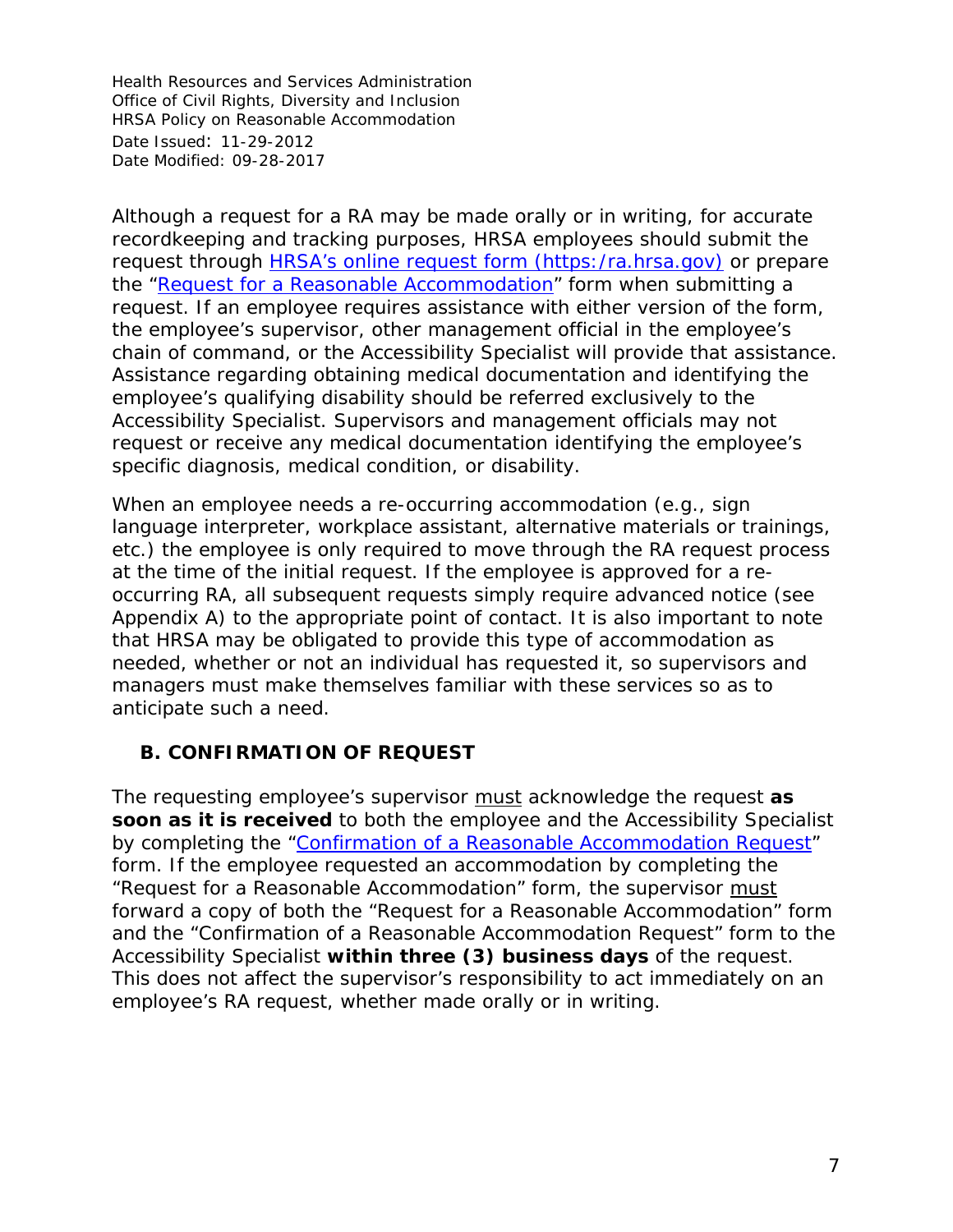# <span id="page-7-0"></span>**C. DETERMINING WHO WILL PROCESS THE REQUEST**

When a HRSA management official receives a request for a RA, s/he must determine who will be responsible for processing it, and forward it to the appropriate deciding official as set forth below, if necessary, *as soon as possible, but in no more than three (3) business days from receiving the request for RA.* 

The EEOC requires agencies to take steps to anticipate and limit impediments that may cause unnecessary delays in providing RA. This includes evaluating and implementing practices that reduce bureaucratic barriers that make it difficult to provide effective accommodations. For that reason, HRSA is committed to implementing mechanisms, including funding mechanisms (e.g., a centralized accommodations fund), that streamline the RA process and remove the need for individual Bureaus/Offices to pay for approved accommodations. Accordingly, the Accessibility Specialist will make decisions on the following requests:

- a. Requests from applicants.
- b. Requests for adaptive equipment and assistive technology, including information technology and communications equipment, or specially designed furniture.
- c. Requests for disability services (e.g., readers, sign language interpreters, or other workplace/personal assistants) that enable employees to perform their job functions.
- d. Request for removal of architectural barriers, including reconfigured work spaces.
- e. Requests for accessible parking.
- f. Requests for ergonomic assessments and ergonomic equipment.
- g. Requests for air quality testing and air purifiers.
- h. Requests for materials in alternative formats (e.g., Braille).
- i. Requests for reassignment to another job in coordination with the Division of Human Resources Management.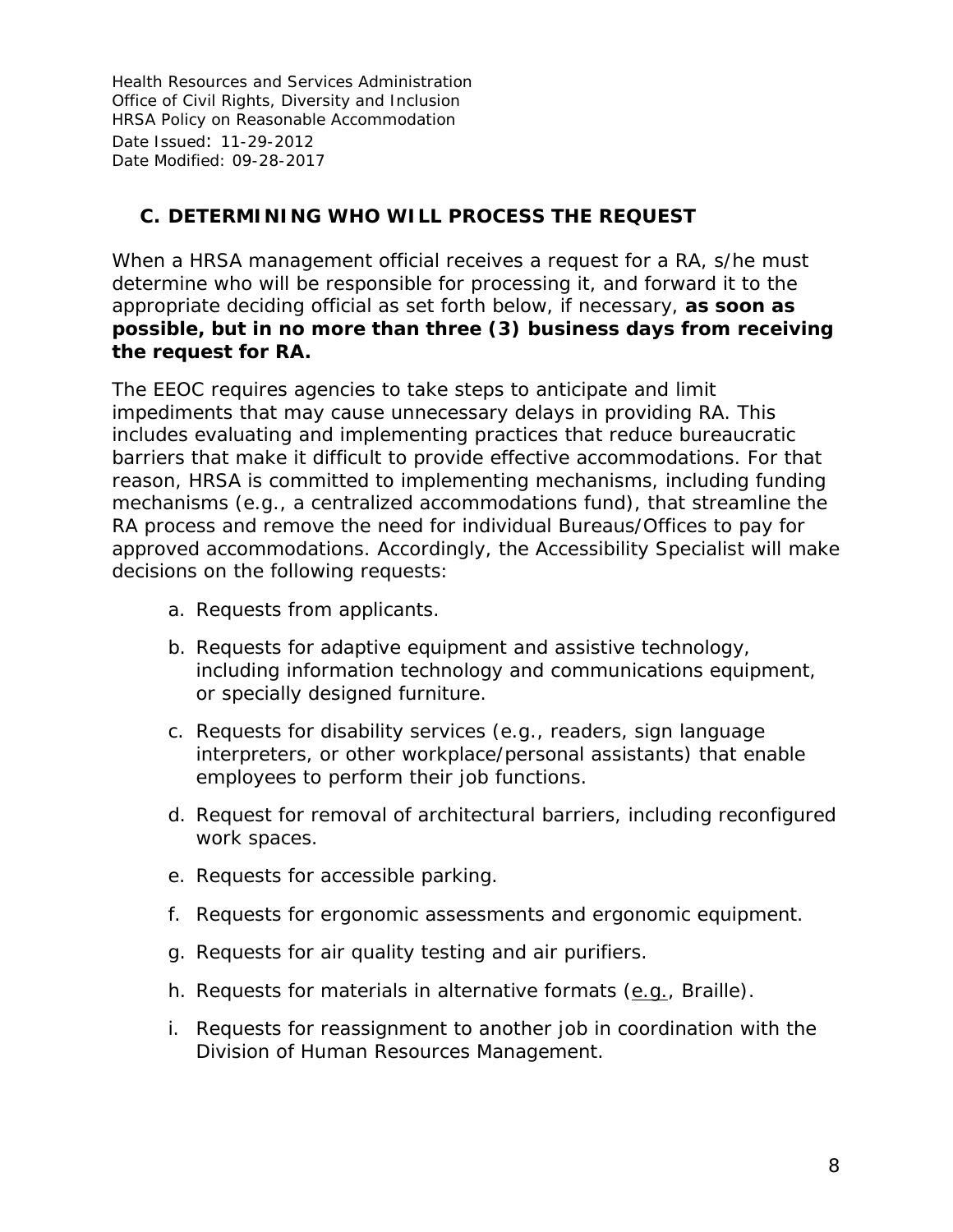The employee's immediate supervisor (defined as the PMAP rating official) or other Management Official in that chain of command will take the lead on making decisions on accommodation requests from employees that are not listed above. If the request requires supporting medical documentation, it should be immediately submitted to the Accessibility Specialist to ensure protection of the employee's medical confidentiality.

Supervisors, the Accessibility Specialist, and any other individuals involved in the processing of RA requests must have designated back-ups to continue receiving and processing requests and providing RA. The employee must be notified in writing of the name and contact information for such an individual in advance of the back-up taking on this role within the RA process.

# <span id="page-8-0"></span>**D. TIMEFRAME FOR PROCESSING REQUESTS**

All HRSA staff members are expected to act quickly in processing requests and providing accommodation in as short of a time frame as possible. While the timelines outlined below are guidelines, it is important to note that some accommodations can be provided in less time and the failure to respond promptly to a request for RA, or an unnecessary delay when implementing an RA, may result in a violation of the Rehabilitation Act of 1973.

If a request can be processed by the employee's supervisor, and does not require supporting medical information, and no extenuating circumstances apply:

- 1. The request shall be approved or denied as soon as possible but no more than *fifteen (15) business days* from the date the individual makes the request and provides all necessary documentation.
- 2. The accommodation, if approved, will be provided as soon as possible but no later than *thirty (30) business days* from the date the request was approved (*forty-five business days from the date of the request*).

If Medical Documentation is required:

1. The Accessibility Specialist shall request that the employee contact his/her health care provider to obtain medical documentation in support of his/her request.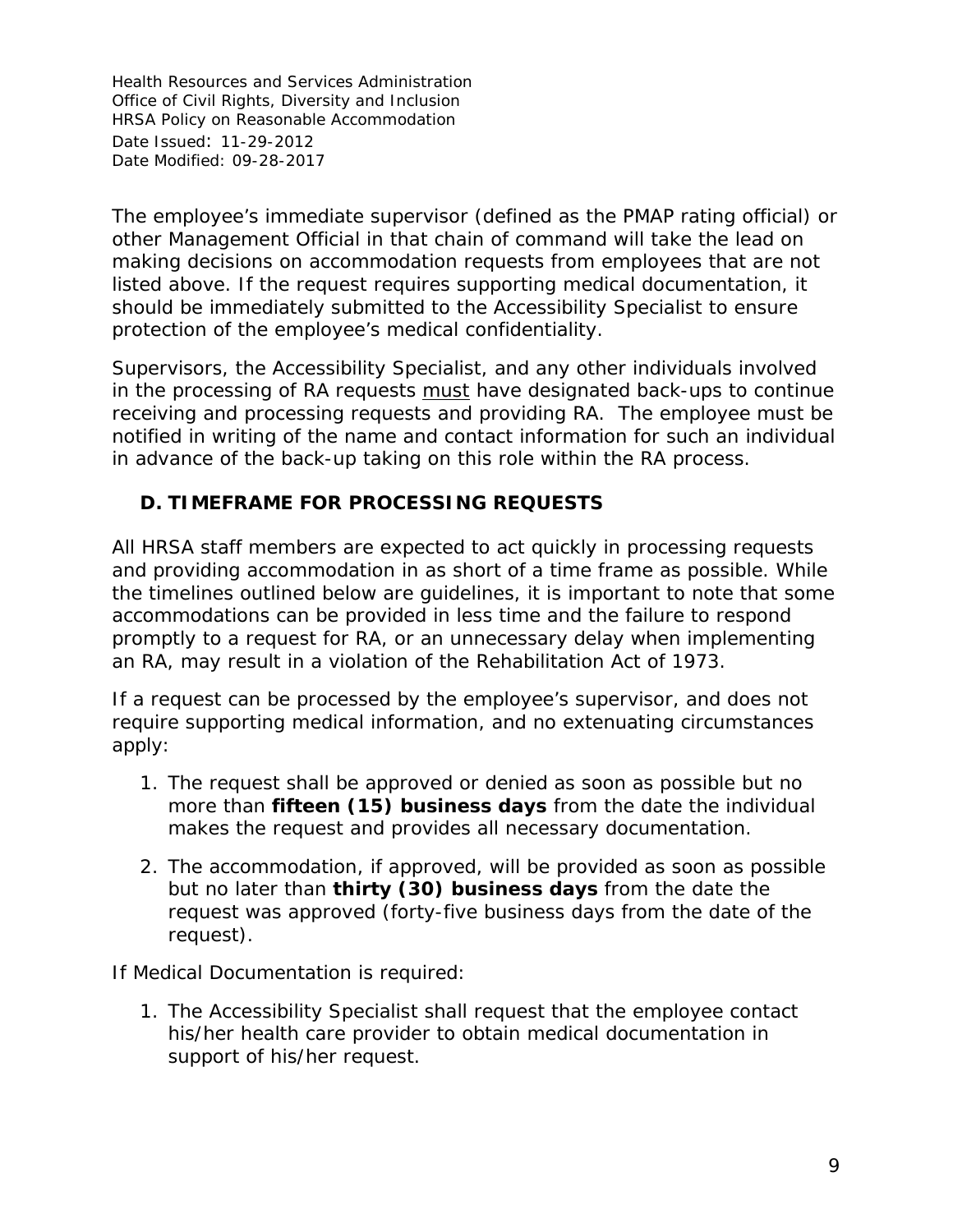- 2. Time frames are suspended until the requested medical documentation is submitted.
- 3. The request will resume and be processed in accordance with aforementioned timeframes when the medical documentation is submitted.
- 4. Where necessary, as determined by the Accessibility Specialist, supporting medical documentation will be reviewed by Federal Occupational Health (FOH), and FOH will render a recommendation. During the review process, the employee may be afforded an interim accommodation, where possible.

"Expedited Processing" of a RA is required:

- 1. In order to ensure that an applicant with a disability has an equal opportunity to apply for a job, contingent on the timetable for receiving applications, conducting interviews, taking tests, and making hiring decisions. Therefore, the Human Resources Specialist in the Office of Human Resources will act as quickly as possible to notify the Accessibility Specialist, who will make a decision and, if appropriate, provide a RA.
- 2. To enable an employee to attend a meeting or event scheduled to occur shortly. For example, an employee may need a sign language interpreter for a meeting within a short time frame.

"Extenuating Circumstances" cover limited situations, in which unforeseen or unavoidable events occurring beyond the control of HRSA personnel, prevent the processing and delivery of an accommodation within the time frames listed above. The following are examples, not intended to be exhaustive, of extenuating circumstances:

- 1. There is an outstanding initial or follow-up request for medical information, or the designated official is evaluating medical information that has been provided.
- 2. A medical examination or additional medical documentation has been requested.
- 3. Purchase of equipment may take longer than thirty business days because of requirements under the Federal Acquisition Regulation.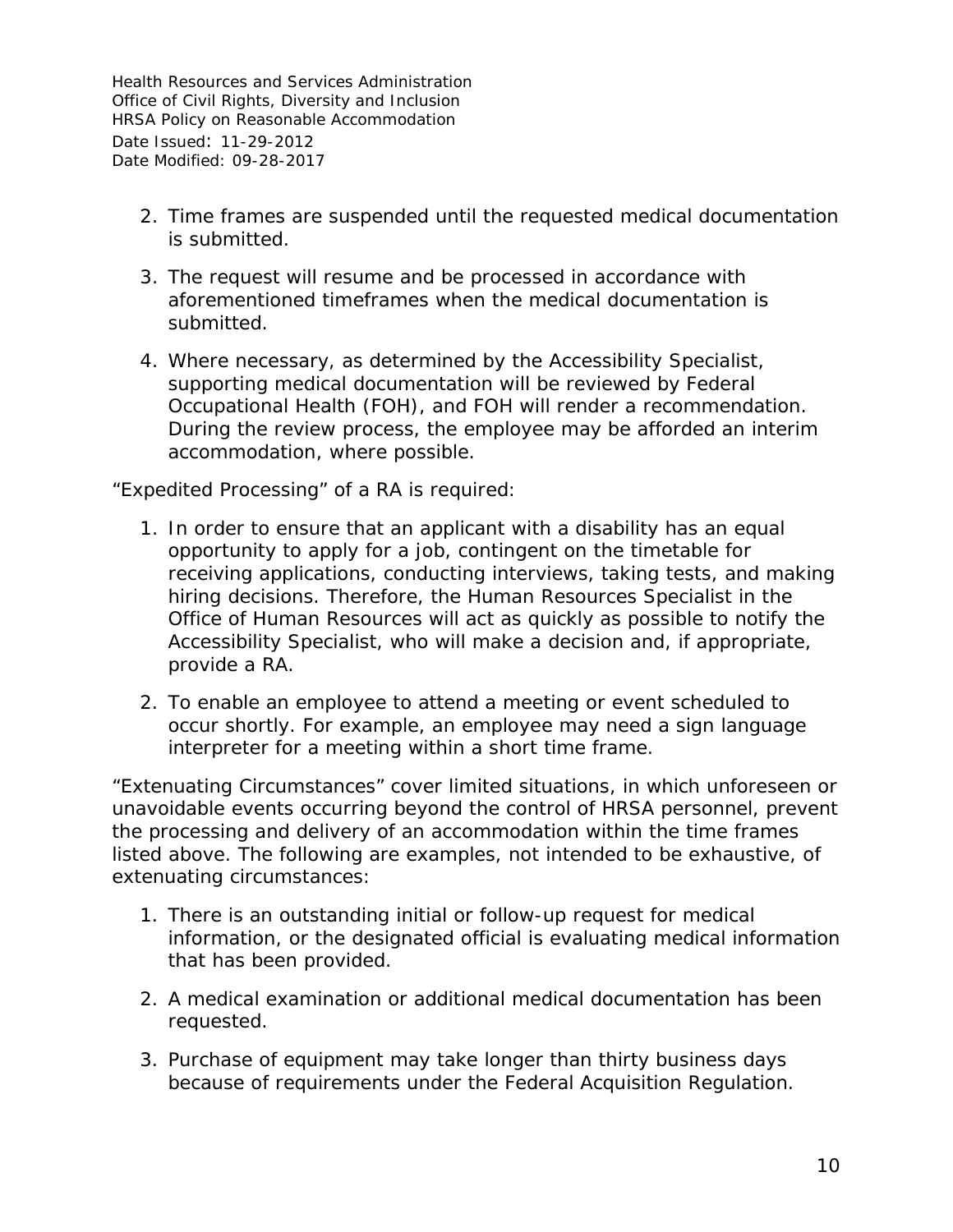- 4. Equipment must be back-ordered; the vendor typically used for goods or services has gone out of business or cannot promptly supply the needed goods or services and another vendor is not immediately available.
- 5. New staff must be hired or new contracts must be issued. It is important to note that OCRDI has centralized contracts so that the Agency has a pool of contractors who can provide sign language interpreting, workplace assistant, and personal assistant services (see Appendix A).
- 6. Architectural barriers must be removed.
- 7. Items must be ordered from non-local sources.

When extenuating circumstances are present, the time frame for processing a request and providing the accommodation may be extended as necessary; however, the employee may be afforded an interim accommodation where possible. *The supervisor or Accessibility Specialist must promptly notify the employee, in writing, of the reason for the extension and the approximate date on which a decision or provision of the RA is expected.* Any further developments or changes should also be communicated promptly in writing to the employee.

If there is a delay in providing an accommodation which has been approved, the deciding official must determine if temporary measures (an interim accommodation) can assist the employee. This could include providing the requested accommodation on a temporary basis or temporarily providing a less effective form of accommodation. Deciding officials who approve temporary measures are responsible for assuring that they do not take the place of permanent accommodations and that all necessary steps to secure permanent accommodation are being taken.

HRSA may not delay processing or providing an accommodation because a particular staff member is unavailable. Failure to meet this time frame solely because of staff delays in processing the request is not an extenuating circumstance.

If the employee needs to try various accommodations to find one that is suitable, the time frame for providing the accommodation will be expanded by mutual consent between the employee and deciding official.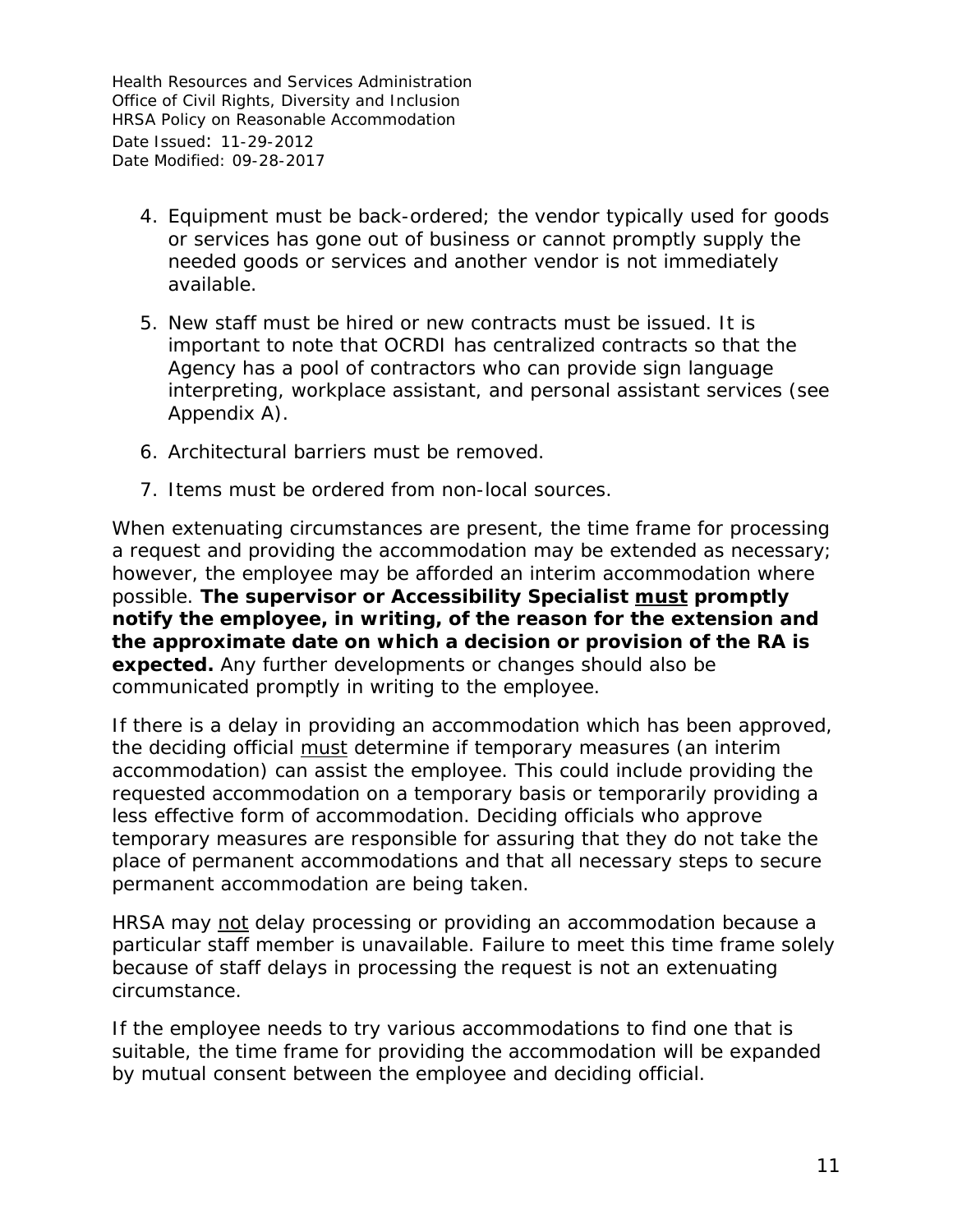#### *HRSA staff will act quickly in processing requests and providing accommodations because failure to respond promptly to a request for accommodation may result in a violation of the Rehabilitation Act.*

# <span id="page-11-0"></span>**E. THE INTERACTIVE PROCESS**

Communication between the individual requesting the accommodation, and the supervisor, as well as with the Accessibility Specialist, is a priority throughout the entire process.

In cases where the disability, the need for accommodation, and the type of accommodation to be provided are clear, extensive discussions are not necessary. If the need for an accommodation is not immediately obvious or if there are several options for providing accommodations, the employee and the supervisor and, where appropriate or when the acting as the deciding official, the Accessibility Specialist will enter into an interactive process, through which they will arrive at a RA. Communication is a priority throughout the entire process and, to the extent possible, employees should participate in identifying effective accommodations.

The Accessibility Specialist is available to provide technical assistance to both HRSA employees and supervisors throughout this process, particularly when the specific limitation, problem, or barrier is unclear, or where an effective accommodation is not obvious.

When engaging in an interactive process, consideration should be given to:

- 1. The essential functions and purpose of the employee's job;
- 2. The functional limitations imposed by the employee's disability or medical condition;
- 3. The factors in the work environment or job tasks that pose difficulties to the individual's performance of a particular job function;
- 4. Possible accommodations that have the potential to remove the difficulties, either in the work environment or job tasks, and which would allow the individual to perform the essential functions of the job; and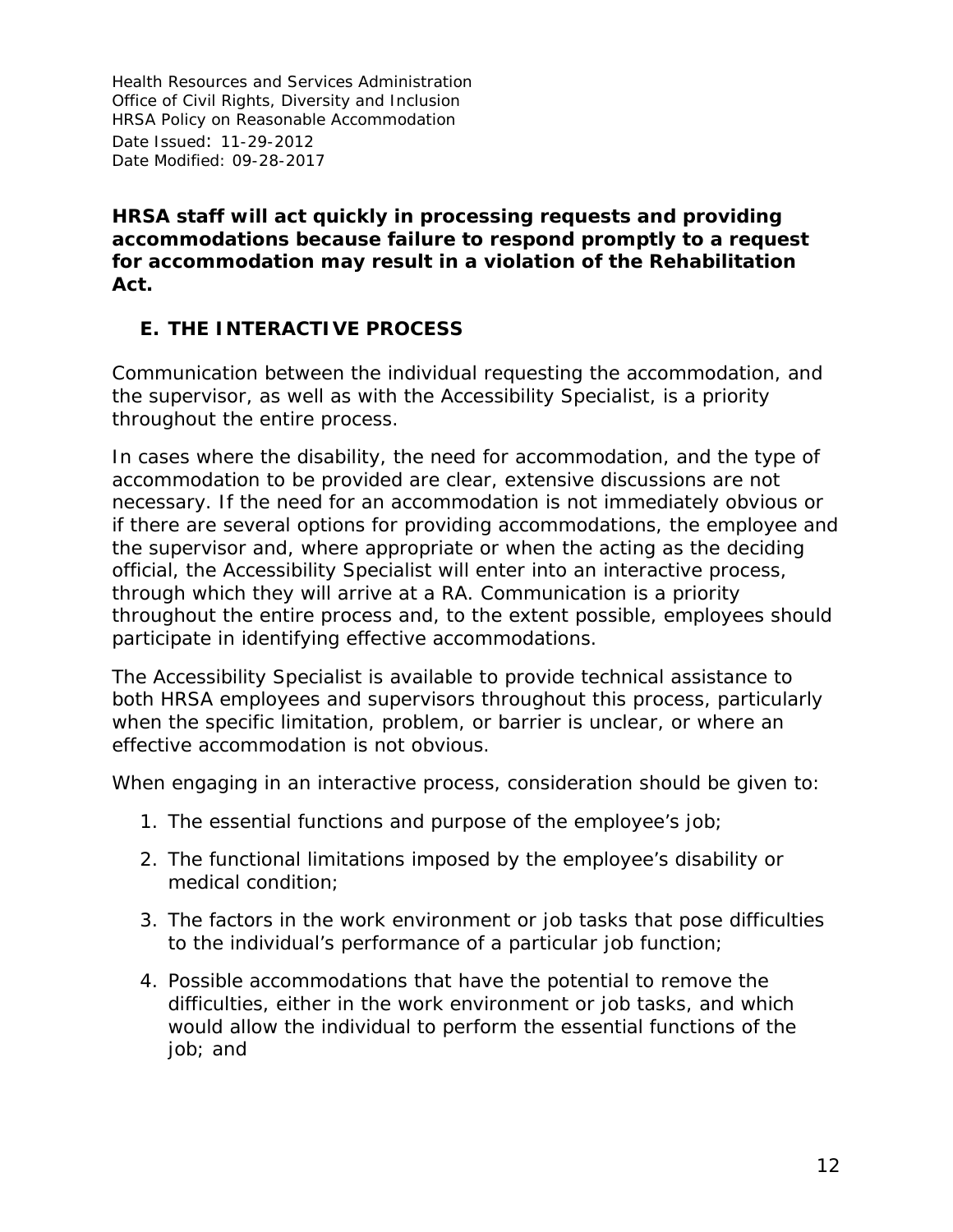5. The effectiveness of possible accommodations and whether the various accommodations would pose an undue hardship on the Agency.

As part of the interactive process, the supervisor may consult with the Accessibility Specialist, who may offer alternative suggestions for RAs and discuss their effectiveness in removing the workplace barrier that is impeding the individual with the disability. The Agency may choose among effective accommodations, and thus, is not required to provide the specific accommodation requested by the employee.

Resources available to help both the supervisor and the individual requesting the accommodation to identify possible accommodations are listed in Appendix C.

As soon as the deciding official determines that a RA will be provided, the decision should be immediately communicated to the employee or applicant. If the accommodation cannot be provided immediately, the supervisor in collaboration with the Accessibility Specialist must inform the individual, in writing, of the projected time frame for providing the accommodation.

# <span id="page-12-0"></span>**F. REQUESTS FOR MEDICAL INFORMATION**

HRSA is not required to obtain medical documentation, and may not request it when the disability and need for accommodation are obvious or already on file at the agency. In these cases, HRSA will not seek any further medical information.

The Accessibility Specialist will make a determination as to whether medical documentation is necessary.

- If necessary, s/he may request relevant documentation about the disability, functional limitations and/or the need for accommodation. The request should be limited to the job-related functions for which the accommodation is requested and may only be used to substantiate that the individual has a disability covered by the Rehabilitation Act. Further, any such request will focus less on the disability and more on the requestor's need for accommodation.
- If it is not necessary, the request for medical documentation will be returned promptly to the supervisor with an explanation, in specific terms, as to why medical documentation is not necessary and instructions to complete the processing.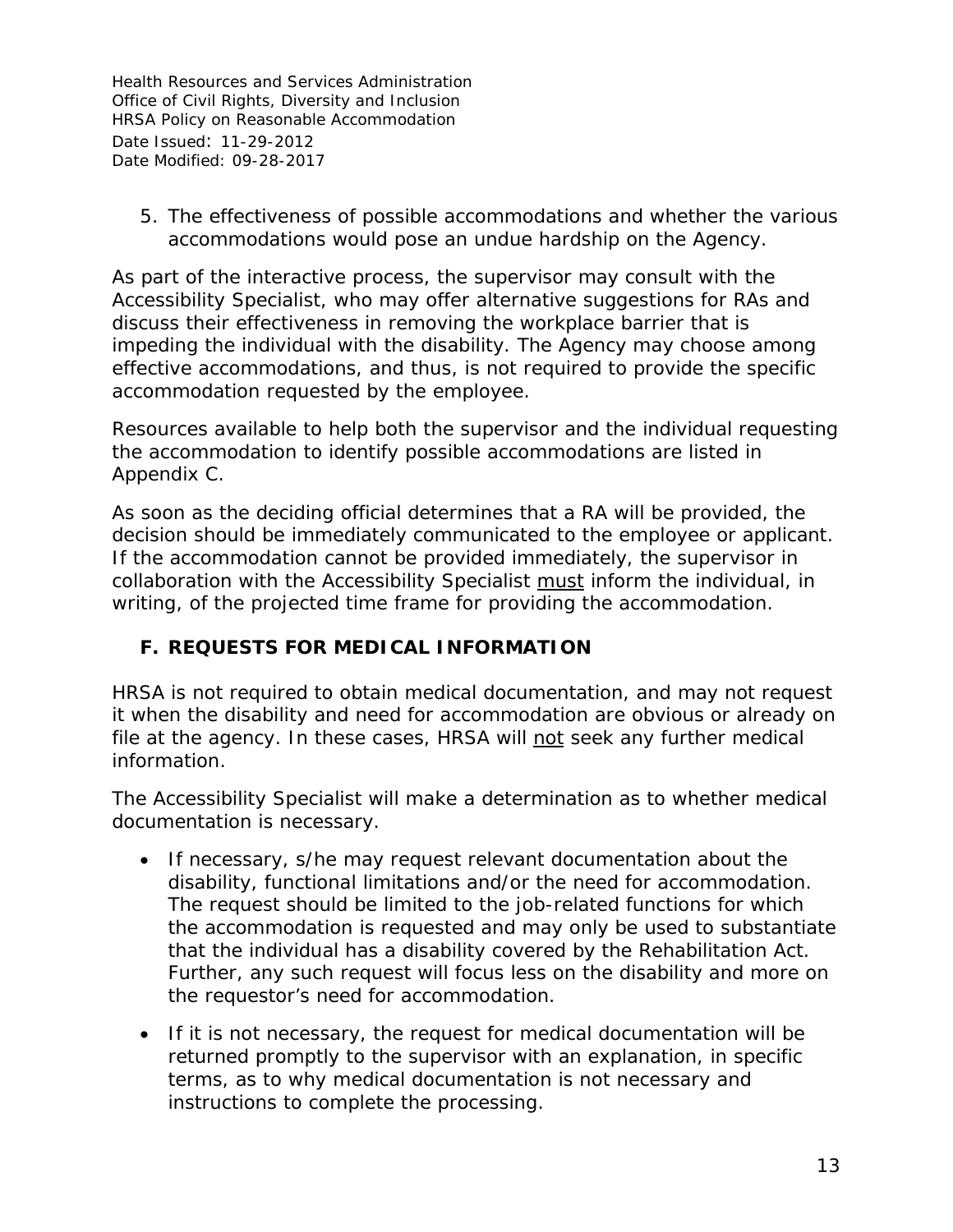When requests for medical documentation are necessary, the information requested should be limited. Requests for medical information will follow the requirements set forth in EEOC's *[Enforcement Guidance: Disability-Related](http://www.eeoc.gov/policy/docs/guidance-inquiries.html)  [Inquiries and Medical Examinations of Employees under the Americans with](http://www.eeoc.gov/policy/docs/guidance-inquiries.html)  [Disabilities Act](http://www.eeoc.gov/policy/docs/guidance-inquiries.html)*. Examples of requested information may include:

- 1. A short description of the disability;
- 2. How the disability or barrier limits or restricts the employee's ability to do the job or participate in HRSA activities, or the applicant's ability to apply or interview for the job; and
- 3. How the requested accommodation is expected to improve the situation.

The Accessibility Specialist may seek information or documentation about the disability and/or functional limitations from the individual, and/or ask the individual to obtain such information from an appropriate professional, such as a doctor, social worker, rehabilitation counselor or other appropriate practitioner. In order to get the most helpful information, all requests for information from outside sources will include a description of the nature of the job, the essential functions the individual is expected to perform, and any other relevant information. The Accessibility Specialist will, as needed, work with the supervisor in identifying and providing appropriate information on the employee's job and functions.

Supervisors should work directly with the Accessibility Specialist regarding medical documentation. In specific:

- If a supervisor believes that the condition for which the individual is seeking an accommodation is not obvious and that a request for medical documentation may be necessary, s/he will make a request to the Accessibility Specialist to obtain this information.
- If a supervisor is already aware of an employee's disability or medical condition, the Accessibility Specialist must still ensure that the employee's disability is substantiated with appropriate documentation using the procedures described above.

Once the medical documentation is received, the Accessibility Specialist will review it and, if necessary, will ask for consultation by the Federal Occupational Health Service (FOH). When such an evaluation is requested, it will be performed at the Agency's expense.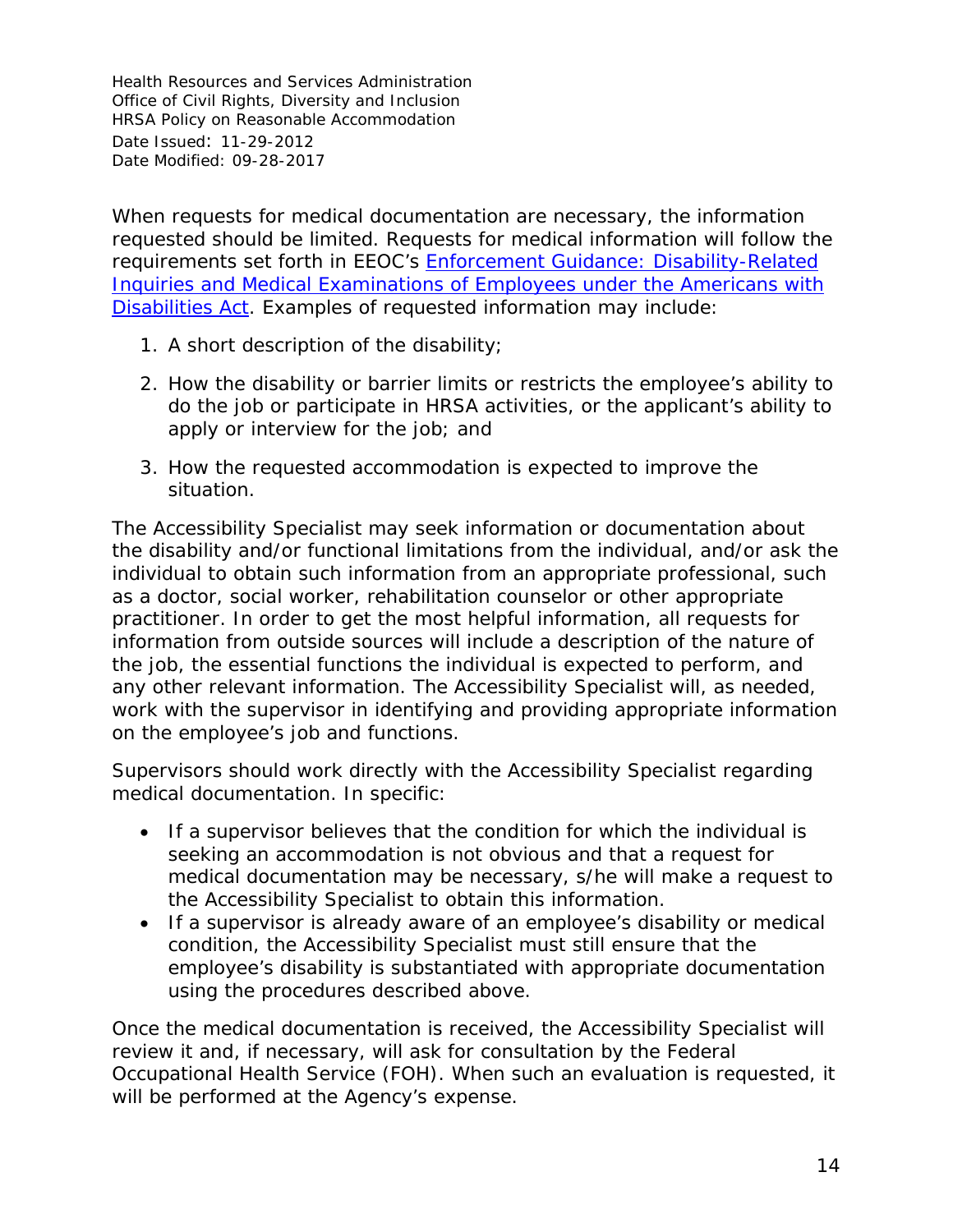If the information provided by the health care provider (or the information volunteered by the individual requesting the accommodation) is insufficient to enable the Accessibility Specialist to determine whether an accommodation is appropriate the Agency will provide an opportunity for documentation to be submitted. To that end:

- The Accessibility Specialist may request additional information by explaining to the individual seeking the accommodation, in specific terms, why the information provided is insufficient, what additional information is needed, and why it is necessary for a determination of the RA request.
- The individual requesting the accommodation may contact the health care provider or other appropriate professional to request the missing information.
- Alternatively, the individual requesting the accommodation and the Accessibility Specialist may agree on a list of specific questions to be sent to the individual's health care provider. With the agreement of the employee, the Accessibility Specialist may directly contact the individual's health care provider.
- As noted in Section D, the agency will suspend the processing of a case and will not be expected to adhere to its usual timelines if an individual's health professional fails to provide needed documentation in a timely manner.

The Accessibility Specialist will let the supervisor know whether the documentation demonstrates that a RA is appropriate and will provide, as necessary, additional relevant information about the individual's functional limitations. Medical documentation will not be shared with the requester's supervisor, other management officials, or co-workers. Work products and communications created during the review of medical documentation, including but not limited to findings submitted by FOH, are confidentially maintained by the Accessibility Specialist and will not be shared with the requestor, requester's supervisor, other management officials, co-workers, or third parties (except as required under Part III, Item G of this policy).

It is important to note that the failure of an employee or job applicant to provide appropriate documentation or to cooperate with HRSA's efforts to obtain such documentation can result in a denial of the request for RA.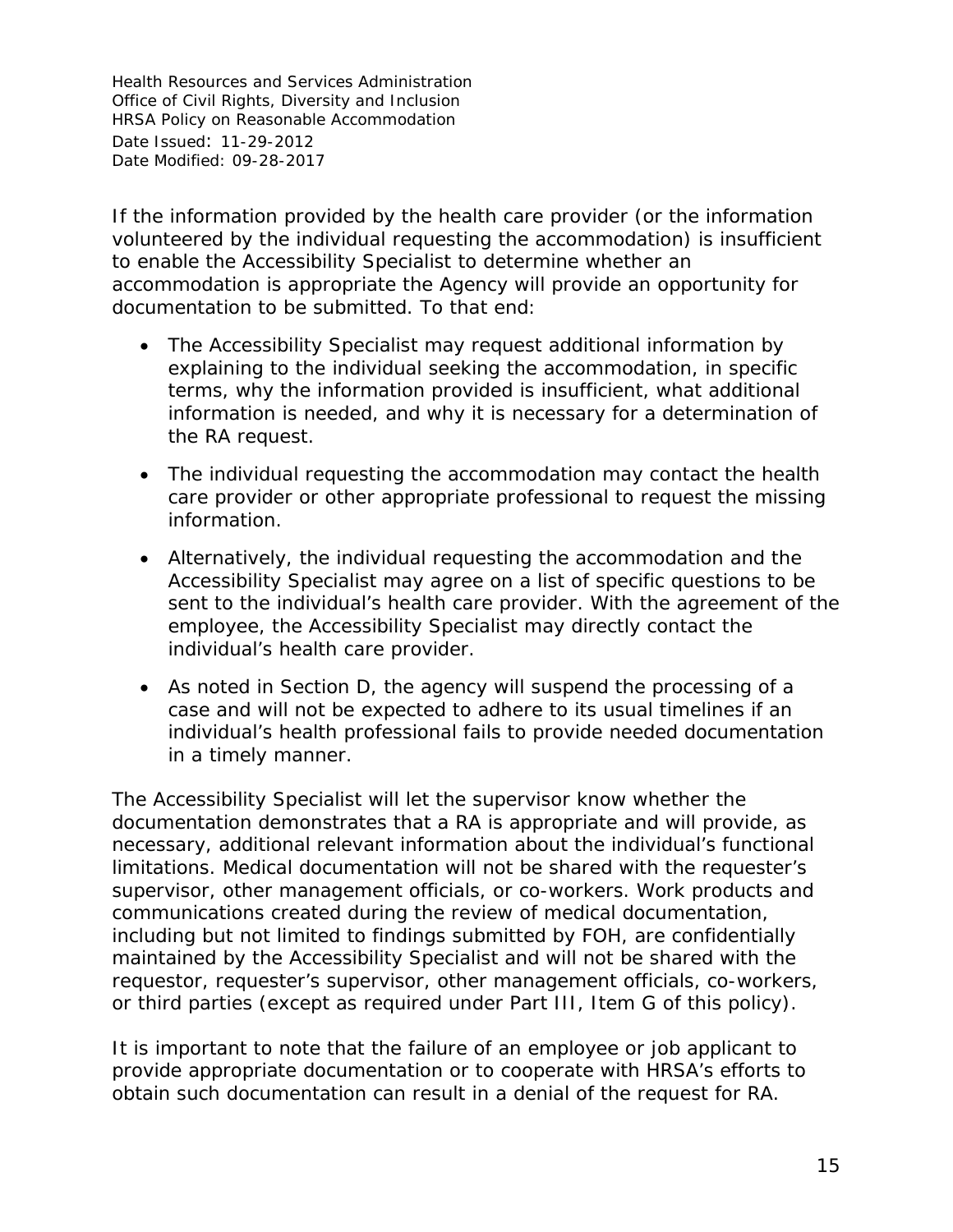# <span id="page-15-0"></span>**G. CONFIDENTIALITY REQUIREMENTS**

Under the Rehabilitation Act, medical information obtained in connection with the RA process must be kept confidential. Any HRSA employee who obtains or receives such information is strictly bound by these confidentiality requirements. In addition, all requests for and provision of RA must be kept confidential pursuant to EEOC guidance including *[Enforcement Guidance:](http://www.eeoc.gov/policy/docs/guidance-inquiries.html)  [Disability-Related Inquiries and Medical Examinations of Employees under](http://www.eeoc.gov/policy/docs/guidance-inquiries.html)  [the Americans with Disabilities Act.](http://www.eeoc.gov/policy/docs/guidance-inquiries.html)*

All records received in connection with the RA process will be maintained in accordance with the Privacy Act, EEOC, General Records Schedule, HRSA records management policy, and HHS requirements.

All medical information that is obtained in connection with a request for RA, including information about functional limitations and RA needs, will be kept in a separate file record that is maintained by the Accessibility Specialist. Supervisors may not maintain any medical documentation pertaining to the request for RA.

The Accessibility Specialist will respond to all requests for disclosure of the records. This information may be disclosed *only* as follows:

- 1. Supervisors and managers with a need to know may be told about necessary restrictions on the work or duties of the employee and about the necessary accommodation;
- 2. First aid and safety personnel may be informed, when appropriate, if the disability might require emergency treatment;
- 3. Government officials may be given information necessary to investigate or provide technical assistance to ensure compliance with the Rehabilitation Act; or
- 4. In certain circumstances, medical information may be disclosed to Workers' Compensation offices or insurance carriers.

Whenever medical information is disclosed, the individual disclosing the information must inform the recipients of the information about the confidentiality requirements.

Any HRSA official who receives information in connection with a request for RA may share information connected with that request with other Agency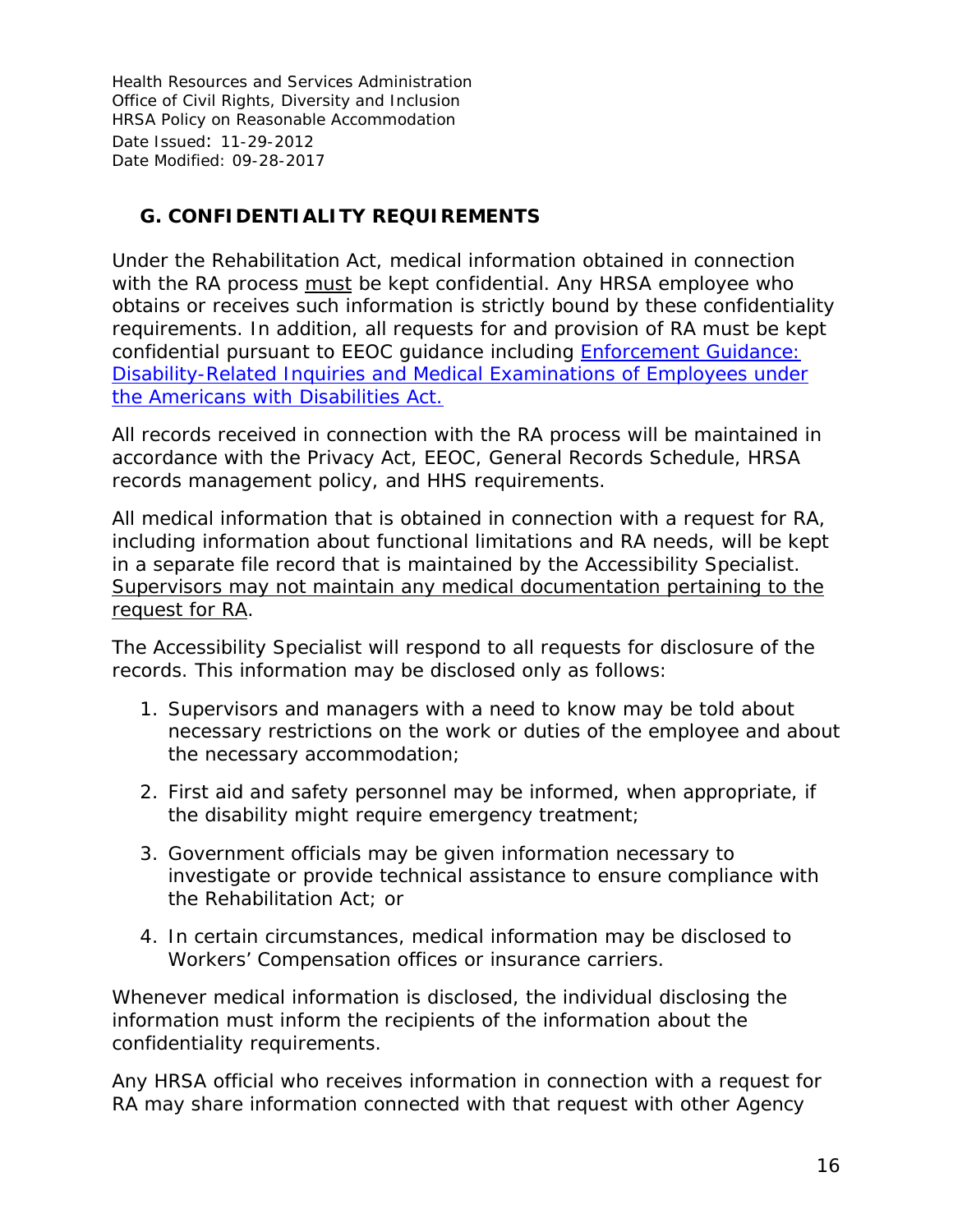officials only when the officials need to know the information in order to make determinations on a RA request. Supervisors should notify the Accessibility Specialist to obtain guidance, as necessary, to ensure that the proper procedures are followed. Examples of need to know include but are not limited to:

- The Accessibility Specialist may consult the HRSA Office of Information Technology (OIT) in connection with requests for adaptive equipment for computers. However, OIT would not need to know the medical condition of the person seeking the accommodation. They only need to know the individual's functional limitations and how the limitations affect technology needs.
- HRSA may interact with the Computer/Electronic Accommodations Program (CAP) (see Appendix D for Resources), to provide assistive technology, devices and services to HRSA employees with disabilities at no cost.

Any supervisor who has concerns about confidentiality, including how to respond to other employee's inquiries without violating confidentiality, should speak with an Accessibility Specialist. Supervisors may also find question 42 of the EEOC's *[Enforcement Guidance: Disability-Related](http://www.eeoc.gov/policy/docs/guidance-inquiries.html)  [Inquiries and Medical Examinations of Employees under the Americans with](http://www.eeoc.gov/policy/docs/guidance-inquiries.html)  [Disabilities Act](http://www.eeoc.gov/policy/docs/guidance-inquiries.html)* to be useful as well.

#### <span id="page-16-0"></span>**H. REASSIGNMENT**

Reassignment is a form of RA that may be provided, absent undue hardship, to an employee who, because of a disability, can no longer perform the essential functions of the position, with or without RA. Reassignment may only be considered if there is no other effective accommodation that would enable the employee to perform the essential functions of the current job, or if all other possible accommodations would pose an undue hardship on the organization. Accordingly, it is considered to be the "accommodation of last resort." Reassignment is only available to employees, not job applicants. Reassignment is available only to a probationary employee if the employee adequately performed the essential elements of the position, with or without RA, before the need for the accommodation arose. Neither HHS nor HRSA is required to create new positions or move employees from their jobs to create a vacancy. The Accessibility Specialist will evaluate the request and, if it meets the aforementioned criteria, will help to facilitate the reassignment process.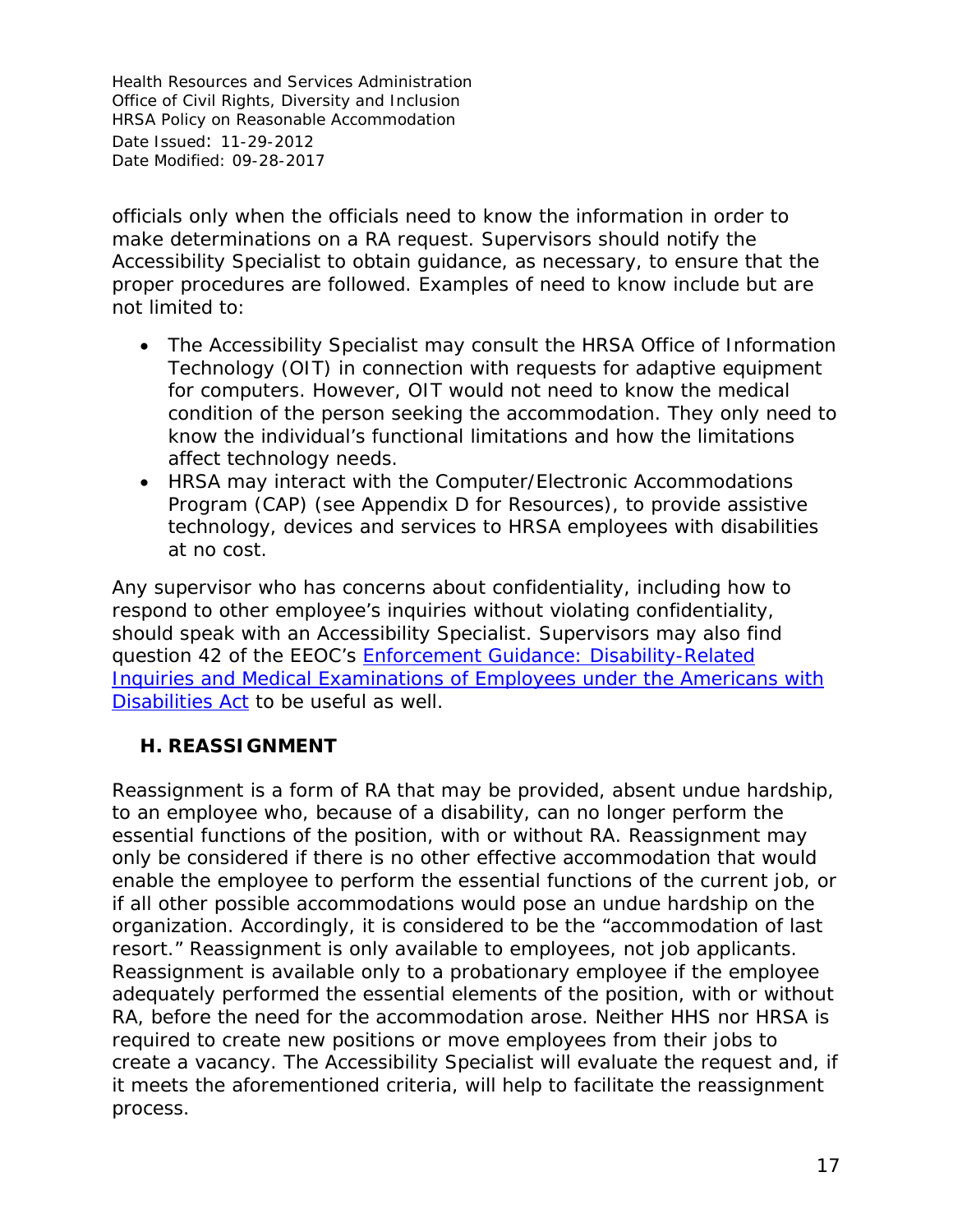In considering whether there are positions available for reassignment, the Accessibility Specialist will work with Office of Human Resources and/or Agency leadership, as well as the employee requesting the accommodation, to identify: (1) all vacant positions within HRSA for which the employee may be qualified with or without the accommodation; and (2) all current vacancies identified, or projected vacancies (over the next 60 calendar days). If no vacancies can be identified in HRSA, the search will move to the Department (by using USAJobs.gov or the HHS HR System of records).

The vacancy search will focus on positions for which the employee may be qualified, focusing first on positions that are in the current commuting area and are equivalent to the employee's current job in terms of pay, status, and other relevant factors. If there is no vacant equivalent position, vacant lower level positions for which the individual is qualified may be considered. However, it should be noted that promotion to a higher grade will not be conducted through this process.

Reassignment may be made to a vacant position outside of the employee's current commuting area if the employee is willing to relocate. As with other transfers not required by management, HRSA will not pay for the employee's relocation costs. In addition, as part of the interactive process and if reassignment is contemplated, the individual shall be asked to identify qualifications, interests, and willingness to accept a reassignment outside the local commuting area and to accept a downgrade if no vacant positions are identified at the same grade.

When reassignment is requested, the accommodation is actually to reassign the employee. Accordingly, if a funded vacant position for which the employee is qualified is identified, it shall be offered to the employee. Requiring, or giving permission to, the employee to compete for such a vacancy does not fulfill the request. As stated in EEOC's *[Enforcement](https://www.eeoc.gov/policy/docs/accommodation.html#reassignment)  Guidance [on Reasonable Accommodation and Undue Hardship Under the](https://www.eeoc.gov/policy/docs/accommodation.html#reassignment)  [Americans with Disabilities Act](https://www.eeoc.gov/policy/docs/accommodation.html#reassignment)*, the employee does not need to be the best qualified individual for the position in order to obtain it as a reassignment.

#### <span id="page-17-0"></span>**I. DENIAL OF A REASONABLE ACCOMMODATION**

Where the supervisor is the deciding official, the supervisor must consult with the Accessibility Specialist before moving ahead with the decision to deny a request. In specific: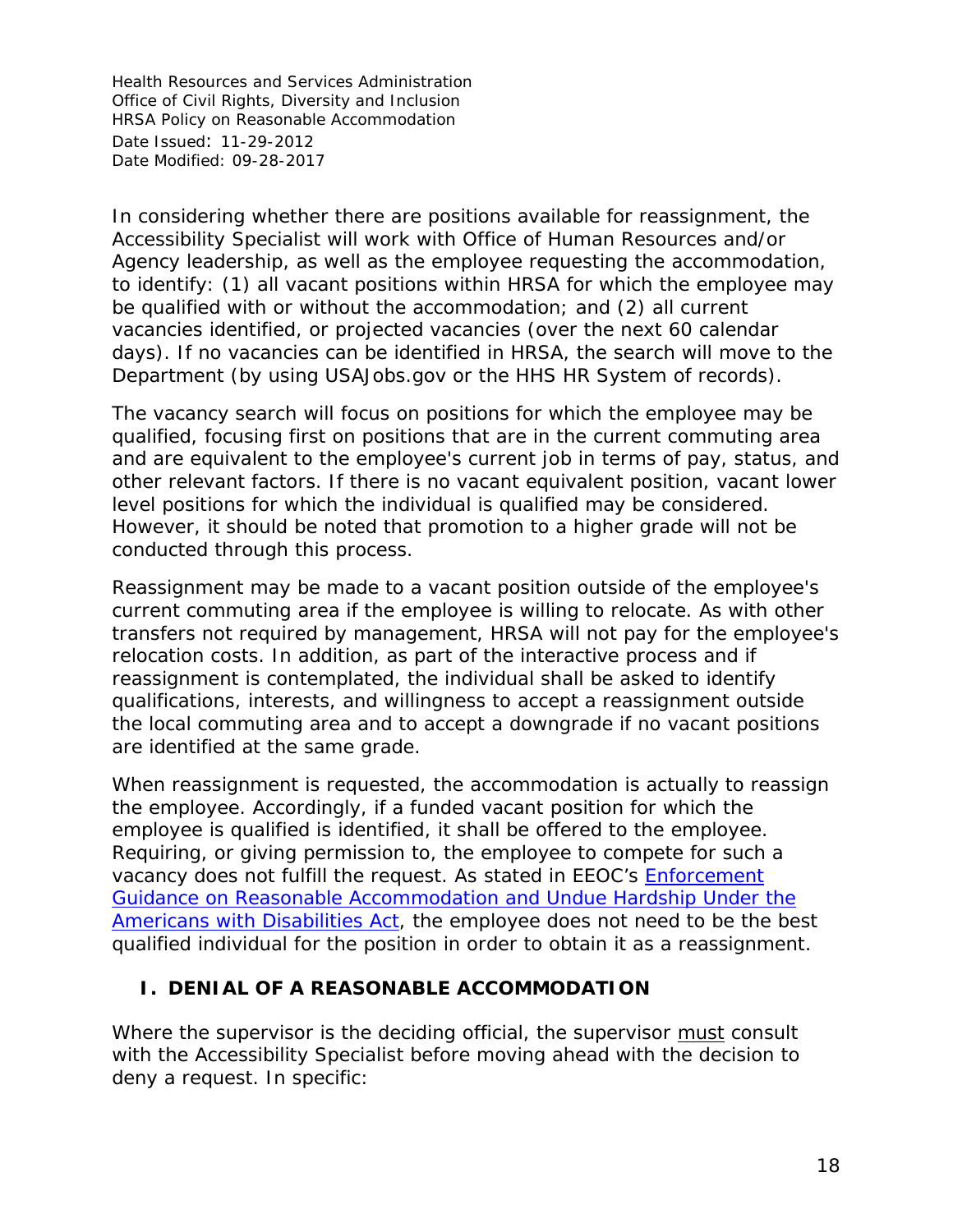- 1. As soon as an agreement has been reached between the supervisor and Accessibility Specialist that a request for RA should be denied, the decision maker must provide a written justification to the Accessibility Specialist.
- 2. The explanation for the denial should be written in plain language, clearly stating the specific reasons for the denial.
- 3. The Accessibility Specialist will keep a copy of this justification in the employee's RA case file.
- 4. The justification will then be used in the "Reasonable Accommodation Decision" issued to the employee at the time of the denial.

If the Accessibility Specialist is the deciding official, as statement regarding the reason for the denial will be detailed, in writing, in the employee's RA case file.

In all cases, when the deciding official has denied a specific requested accommodation, but offered to make a different one in its place (i.e., alternative accommodation), the denial justification must explain both the reasons for the denial of the requested accommodation and the reasons that the decision maker believes that the chosen accommodation will be effective for the requester.

Reasons for the denial of a request for RA include those identified below:

- a. The requested accommodation would not be effective.
- b. The requested accommodation would result in undue hardship. Before reaching this determination, the supervisor and the Accessibility Specialist must have explored whether other effective accommodation options exist that would *not* pose undue hardship. A determination of undue hardship means that a specific accommodation would result in significant difficulty or expense, or would fundamentally alter the nature of HRSA's operations. When evaluating budgetary or administrative concerns to determine if undue hardship exists, HRSA will follow the standards enunciated in the regulations and in the EEOC's *[Enforcement Guidance: Disability-Related Inquiries and Medical](http://www.eeoc.gov/policy/docs/guidance-inquiries.html)  [Examinations of Employees under the Americans with Disabilities Act,](http://www.eeoc.gov/policy/docs/guidance-inquiries.html) [Enforcement Guidance on Reasonable Accommodation and Undue](https://www.eeoc.gov/policy/docs/accommodation.html)*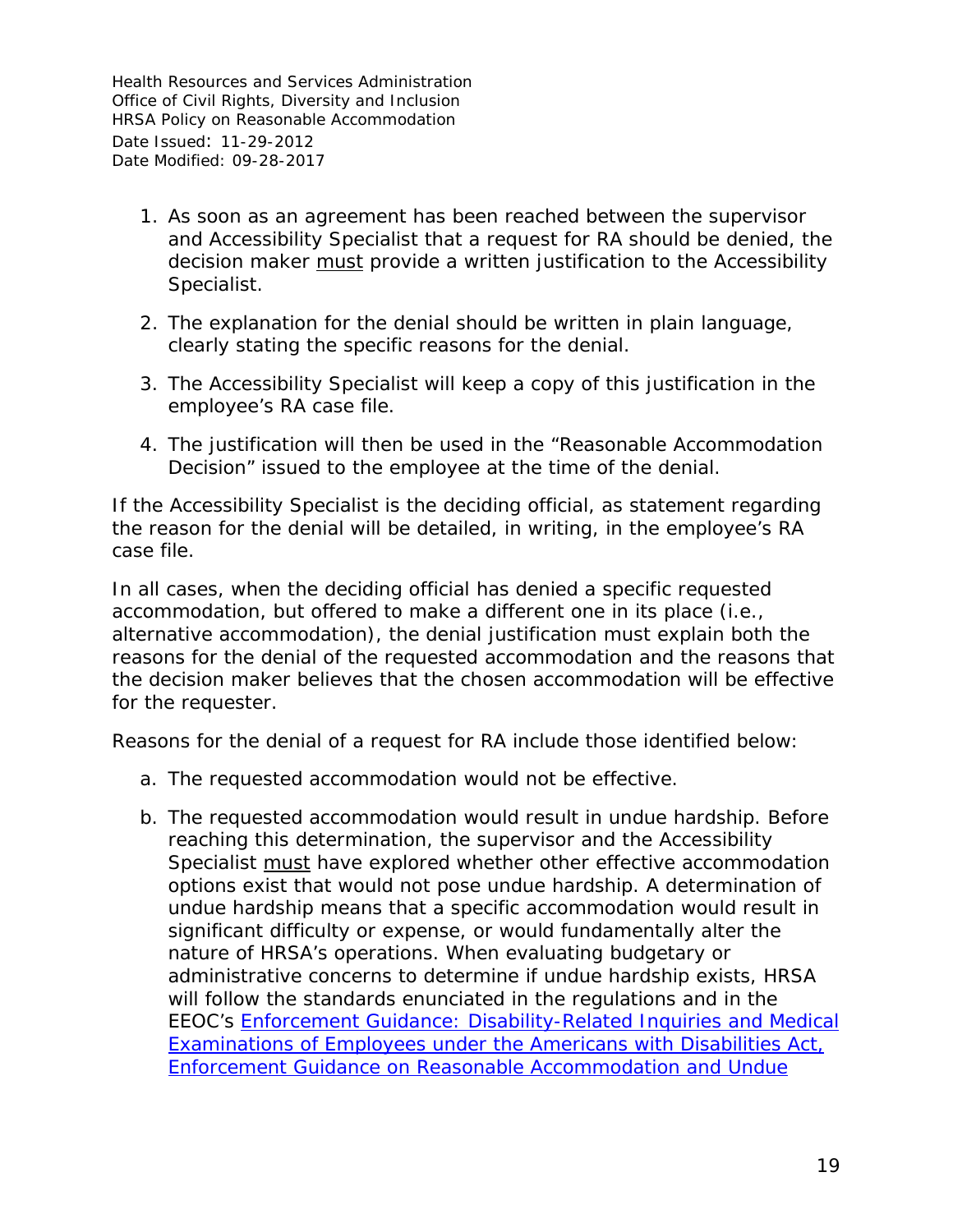> *[Hardship Under the Americans with Disabilities Act,](https://www.eeoc.gov/policy/docs/accommodation.html)* or any superseding subsequent guidance.

- c. Medical documentation is inadequate to establish that the individual has a disability and/or needs a RA.
- d. The requested accommodation would require the removal of an essential function.
- e. The requested accommodation would require the lowering of a performance or production standard.
- f. The employee failed to provide appropriate documentation or cooperate with the management official's efforts to obtain necessary information to address the request for RA.
- g. An alternative effective accommodation was not accepted by the employee.

# <span id="page-19-0"></span>**J. ISSUING THE REASONABLE ACCOMMODATION DECISION**

Following engagement in the interactive process, once a final decision regarding a requested accommodation has been reached by the deciding official, the Accessibility Specialist will issue a written "Reasonable Accommodation Decision" on behalf of the Agency. Upon request from the employee or job applicant, the decision will be provided in an alternative format.

At a minimum, the decision will contain the following elements:

- 1. A clear statement of the Agency's decision (i.e., approving or denying the employee's request for RA).
- 2. If the request for accommodation is approved:
	- a. a statement describing the approved accommodation(s);
	- b. the responsibilities and expectations of all parties; and
	- c. the need for periodic evaluations/reassessment. Reasons for such an evaluation include:
		- i. The accommodated employee's functional limitations might increase or decrease, thus requiring periodic reviews and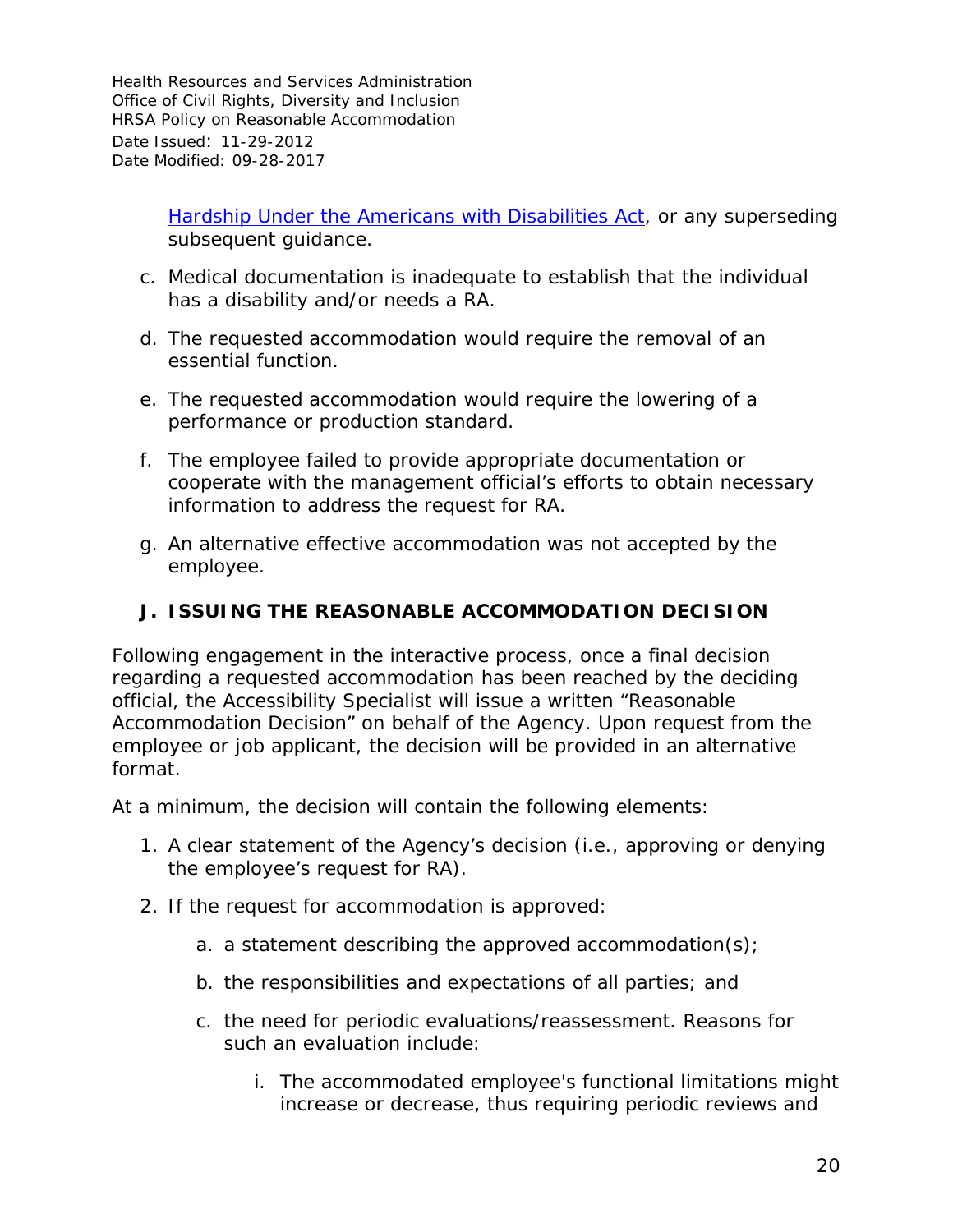> adjustments to the approved accommodation(s). For example, some disabilities are degenerative in nature and may require additional accommodation(s).

- ii. Conversely, a disability may improve to the point that an approved accommodation can be discontinued or removed.
- iii. The employee's work station or work environment may change, resulting in the need for adjustment to the approved accommodation(s).
- iv. The employee's position may change leading to the need to reassess the existing accommodation(s) and the nexus with the employee's new essential functions.
- v. The approved accommodation creates an unforeseen barrier for the employee or otherwise hinders the employee's performance, resulting in the need for adjustment to the approved accommodation(s).
- 3. If alternative accommodation(s) to those requested by the employee are selected:
	- a. the reasons for the denial of the requested accommodation; and
	- b. the reason(s) that the decision maker believes that the alternative accommodation(s) will be effective.
- 4. If the request is denied, the specific reasons for the denial (i.e., *why* the accommodation would not be effective or *why* it would result in undue hardship as documented in the decision maker's justification. See Part III, Item I.).
- 5. A statement informing the individual that s/he has the right to file an EEO complaint and may have rights to pursue Merit Systems Protection Board (MSPB) and union grievance procedures. The statement shall also explain the HHS procedures for appeal of a denial of RA available for informal dispute resolution.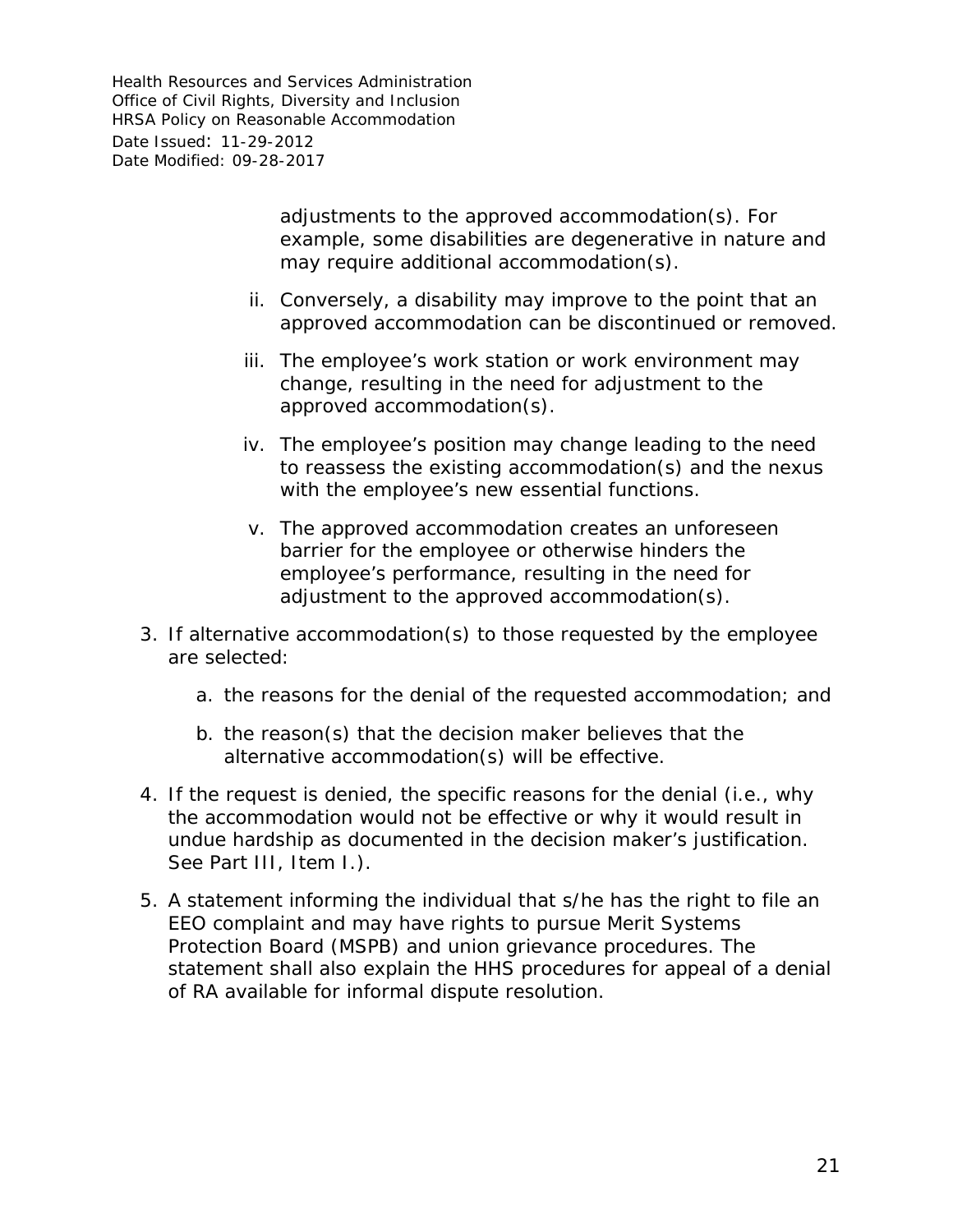### <span id="page-21-0"></span>**K. RECONSIDERATION PROCESS FOR REASONABLE ACCOMMODATION**

Individuals with disabilities can request prompt reconsideration of a RA decision.

- 1. A request for reconsideration must be submitted to the second-line management official in the requesting employee's chain of command within *ten (10) business days* from the date of receipt of the "Reasonable Accommodation Decision." This management official will have *ten (10) business days* to respond to the request. A failure to respond to the request for reconsideration will be interpreted as a denial.
- 2. If the second-line management official denies the request for reconsideration (i.e., does not reverse the original decision), the individual will have *ten (10) business days* to present the request to the next-level supervisor in the requesting employee's chain of command who will respond to the request within *ten (10) business*  days. A failure to respond to the request for reconsideration will be interpreted as a denial.
- 3. The third-line management official is the requesting employee's last option for reconsideration. The individual will have *ten (10) business*  days to present the request to the third-level supervisor in the requesting employee's chain of command who will respond to the request within *ten (10) business days*. This management official's response is a final decision. After the issuance of this decision, the reconsideration process is complete. A failure to respond to the request for reconsideration will be interpreted as a denial.
- 4. At any point in this process, the individual may contact the Conflict Prevention and Resolution Program (CPRP) staff and initiate the Informal Mediation Process or contact the Director of OCRDI. Pursuing any of the informal dispute resolution procedures identified above, including seeking reconsideration from the next person in the decision maker's chain of command, does not affect the time limits for initiating statutory and collective bargaining claims. An individual's participation in any or all of these informal dispute resolution processes does not satisfy the requirements for bringing a claim under EEO, Merit Systems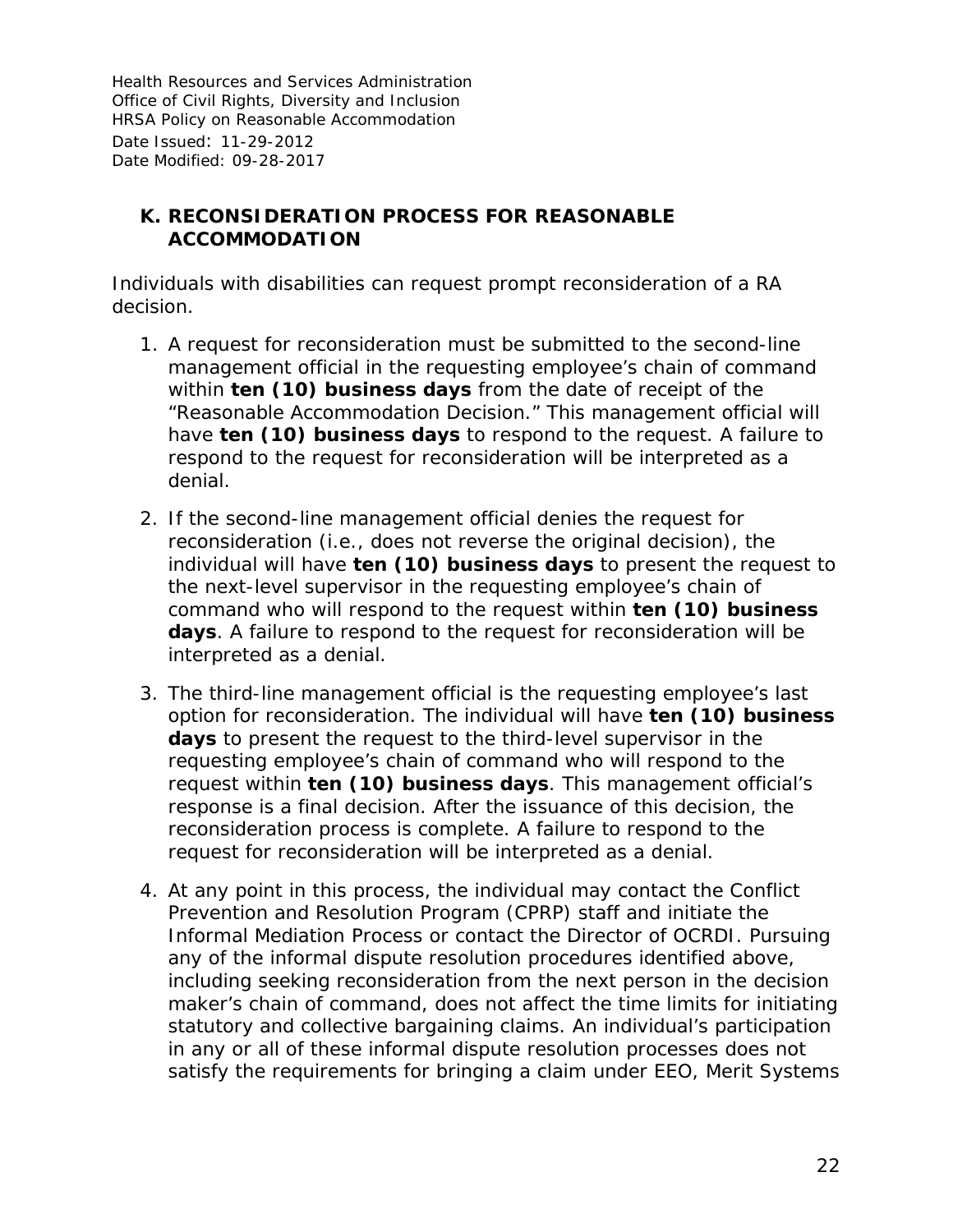> Protection Board (MSPB), or union grievance procedures, nor does it toll the filing deadlines for EEO, MSPB or union grievances.

#### <span id="page-22-0"></span>**L. RELATION OF PROCEDURES TO STATUTORY AND COLLECTIVE BARGAINING CLAIMS**

- 1. This policy is in addition to statutory and collective bargaining protections for persons with disabilities and the remedies they provide for the denial of requests for RA, and does not replace these provisions. Requirements governing the initiation of statutory and collective bargaining claims, including time frames for filing such claims, remain unchanged.
- 2. An individual who chooses to pursue statutory or collective bargaining remedies for denial of RA must:
	- a. For an EEO complaint: contact the EEO Intake Coordinator in HRSA's OCRDI within *forty-five (45) days* from the date of receipt of the written "Reasonable Accommodation Decision" or reconsidered denial;
	- b. For appeals to the Merit Systems Protection Board (MSPB): initiate an appeal to the MSPB within *thirty (30) days* of an appealable adverse action as defined in 5 C.F.R. § 1201.3; or
	- c. For a union grievance: file a written grievance in accordance with the provisions of the Collective Bargaining Agreement:
		- a. For employees represented by **NTEU**, a grievance must be submitted in writing (electronic transmission is sufficient) to **the grievant' s immediate supervisor within thirty (30) calendar days** after the matter, issue or incident out of which the grievance arose, or thirty (30) calendar days after the date the aggrieved became aware or should have become aware of the matter, issue or incident giving rise to the grievance.
		- b. For employees represented by **AFGE**, the grievance must be submitted in writing to **the grievant' s immediate supervisor within twenty (20) days** after the matter, issue, or incident out of which the grievance arose, or within twenty (20) days after the date the aggrieved employee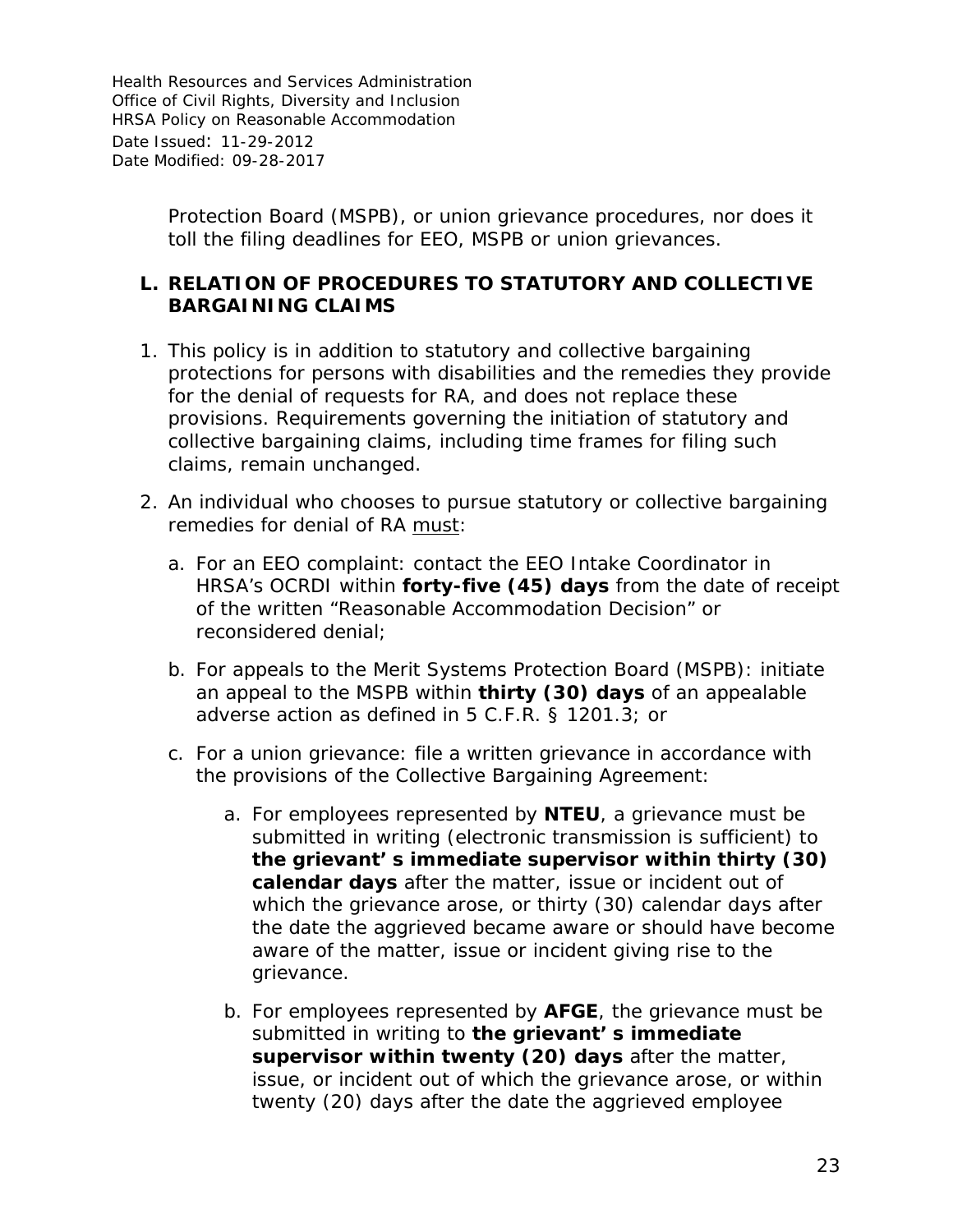> became aware or should have become aware of the matter, issue, or incident giving rise to the grievance.

3. If a member of OCRDI has had any involvement in the processing of the request for RA, that staff member shall recuse him/herself from any involvement in the processing of an EEO counseling contact or complaint in connection with that request.

#### <span id="page-23-0"></span>**M. INFORMATION TRACKING**

HRSA confidentially maintains a system of records related to each individual who has requested RA for the duration of that individual's employment or three years (whichever is longer) in accordance with applicable law and regulation. This information is used to ensure that approved accommodations are appropriately documented and implemented. This system of records also ensures that HRSA is able to anticipate and limit impediments that may cause unnecessary delay in providing or modifying a RA requested by an employee.

Pursuant to EEOC guidance, the following information is collected and maintained in HRSA's system of records to track HRSA's performance with regard to RA:

- 1. the number and types of reasonable accommodations that have been requested in the application process and whether those requests have been granted or denied;
- 2. the jobs (occupational series, grade level, and agency component) for which reasonable accommodations have been requested;
- 3. the types of reasonable accommodations that have been requested for each of those jobs;
- 4. the number and types of reasonable accommodations for each job, by agency component, that have been approved, and the number and types that have been denied;
- 5. the number and types of requests for reasonable accommodations that relate to the benefits or privileges of employment, and whether those requests have been granted or denied;
- 6. the reasons for denial of requests for reasonable accommodation;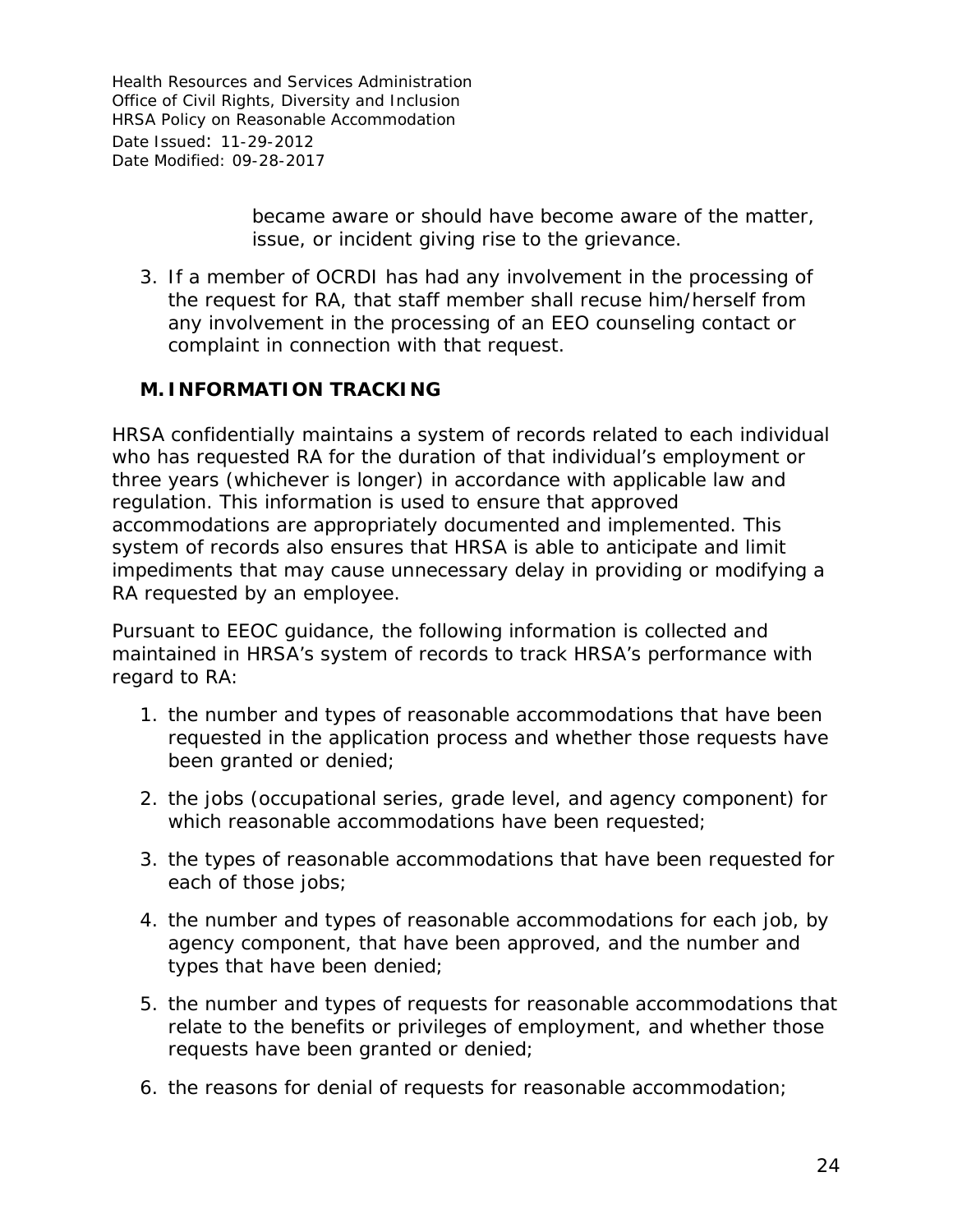- 7. the amount of time taken to process each request for reasonable accommodation; and
- 8. the sources of technical assistance that have been consulted in trying to identify possible reasonable accommodations.

In regards to information tracking, HRSA will follow the standards stated in the *EEOC's [Policy Guidance on Executive Order 13164: Establishing](http://www.eeoc.gov/policy/docs/accommodation_procedures.html)  [Procedures to Facilitate the Provision of Reasonable Accommodation from](http://www.eeoc.gov/policy/docs/accommodation_procedures.html)  [October 20, 2000](http://www.eeoc.gov/policy/docs/accommodation_procedures.html)* or any superseding subsequent guidance.

#### <span id="page-24-0"></span>**N. POLICY REVIEW**

In accordance with the requirements of Management Directive 715 and EEOC guidance, HRSA regularly reviews Agency policies and procedures that have the potential to impact equal employment opportunity. This review also takes into account potential impediments to the RA process including:

- requests for RA,
- responses to such a request, and
- implementation of RA.

Specific items which are to be reviewed include, but are not limited to: this RA Policy and Procedures manual; leave, telework, and scheduling policies and procedures; those policies and procedures that impact the purchase or lease of equipment; and those policies and procedures which relate to the contracting or hiring of service providers for the Disability Services program.

Where a policy or procedure has any impact on equal employment opportunity, including impediments to the RA process, HRSA will create action plans per MD-715 requirements that may result in the modifications to identified problems within the policy or procedure.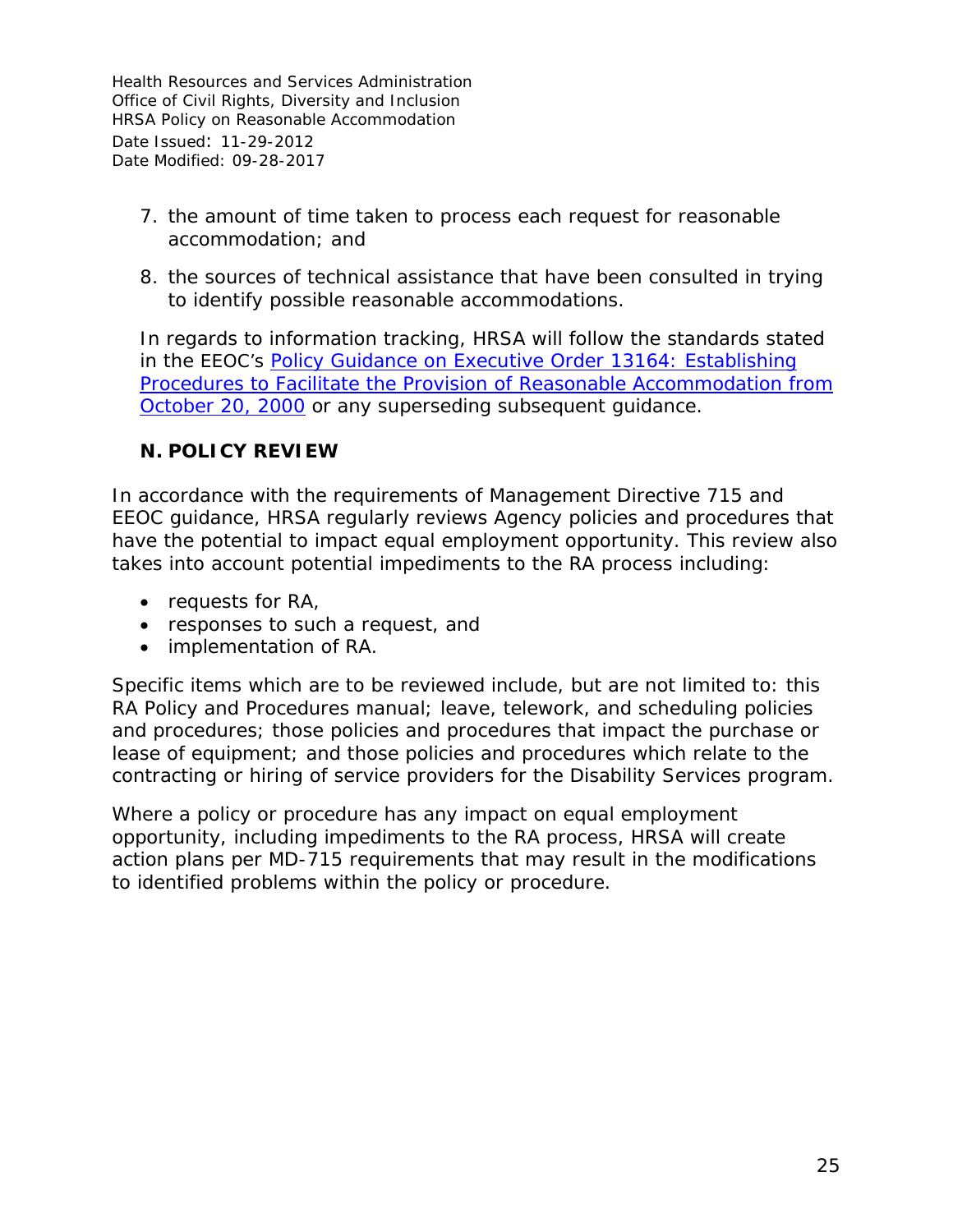#### <span id="page-25-0"></span>**IV. APPENDICES**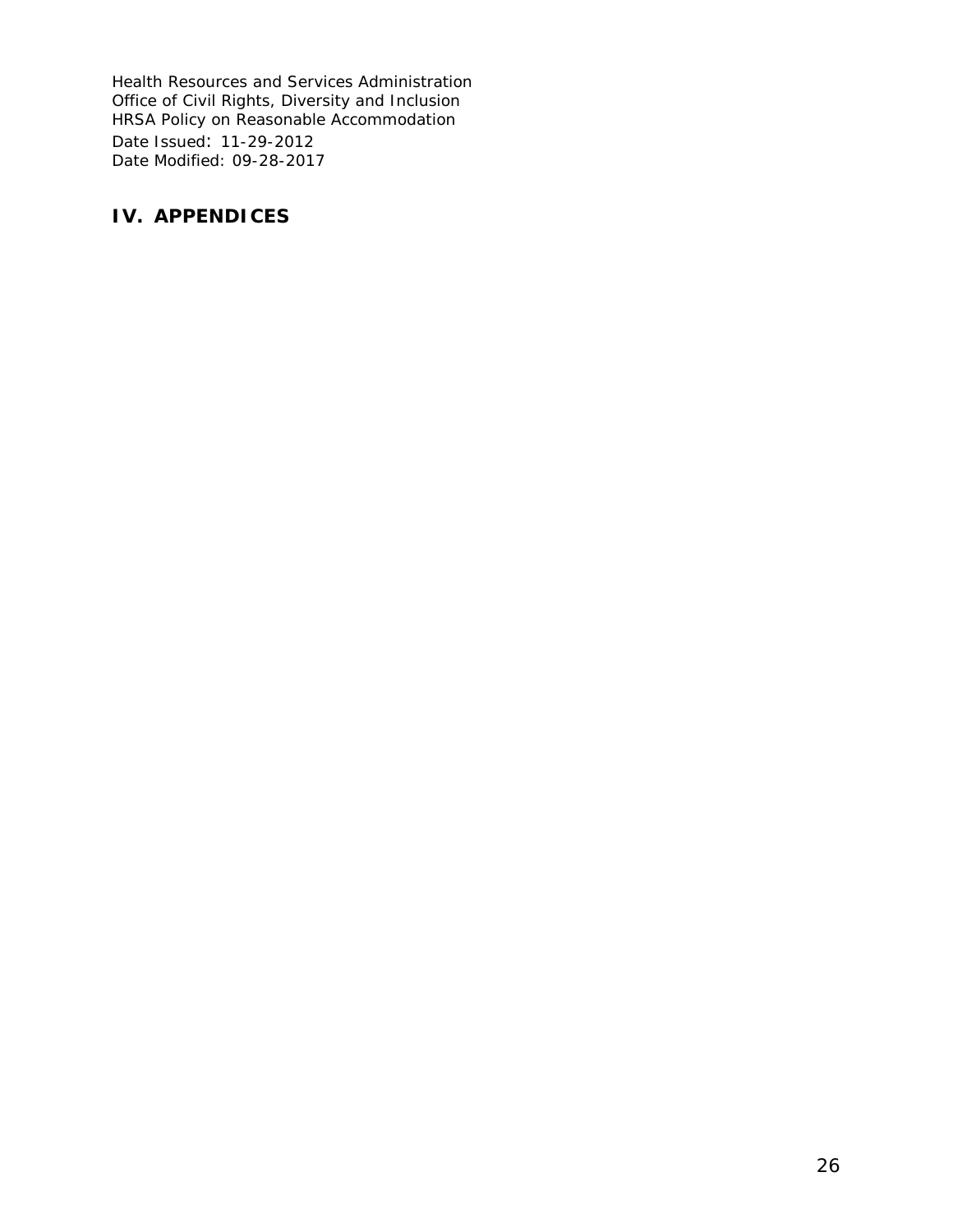# **APPENDIX A: Disability Services Program**

# <span id="page-26-1"></span><span id="page-26-0"></span>**A. Service Types**

HRSA's Disability Services Program (DSP) provides support services as an approved reasonable accommodation. Available services include:

- Sign Language Interpreting: Support provided to individuals who are deaf or hard of hearing.
- Workplace Assistance: Administrative support such as notetaking, escorts, and readers.
- Personal Assistance: Support with activities of daily living such as eating, dressing/undressing, and transferring.

# <span id="page-26-2"></span>**B. Program Management**

OCRDI approves access to the DSP, manages requests, and coordinates services for all service types. Once an employee is approved by OCRDI for the DSP, the employee and supervisor should work directly with the Accessibility Specialist charged with coordinating the program to ensure the needs of the employee and program are met.

# <span id="page-26-3"></span>**C. Initiating Services**

The Accessibility Specialist will meet with each employee to discuss functional limits and the scope of services which will be provided based on individualized needs. Approved services will be documented for Agency records.

# <span id="page-26-4"></span>**A. Employee Preference**

HRSA utilizes vendor assigned contractors to provide services for all DSP service types. Accordingly, HRSA cannot guarantee that any employee will be serviced by the same contractor on a regular or on-going basis. To ensure that employee are provided services in a consistent manner, the Accessibility Specialist will work with the employee to develop a profile of needs and preferences. The Accessibility Specialist will also work with the employee to develop and maintain additional documentation, as needed. This may include, but is not limited to: a glossary of common terms, inventory of specialized equipment, and instructions for use of or assistance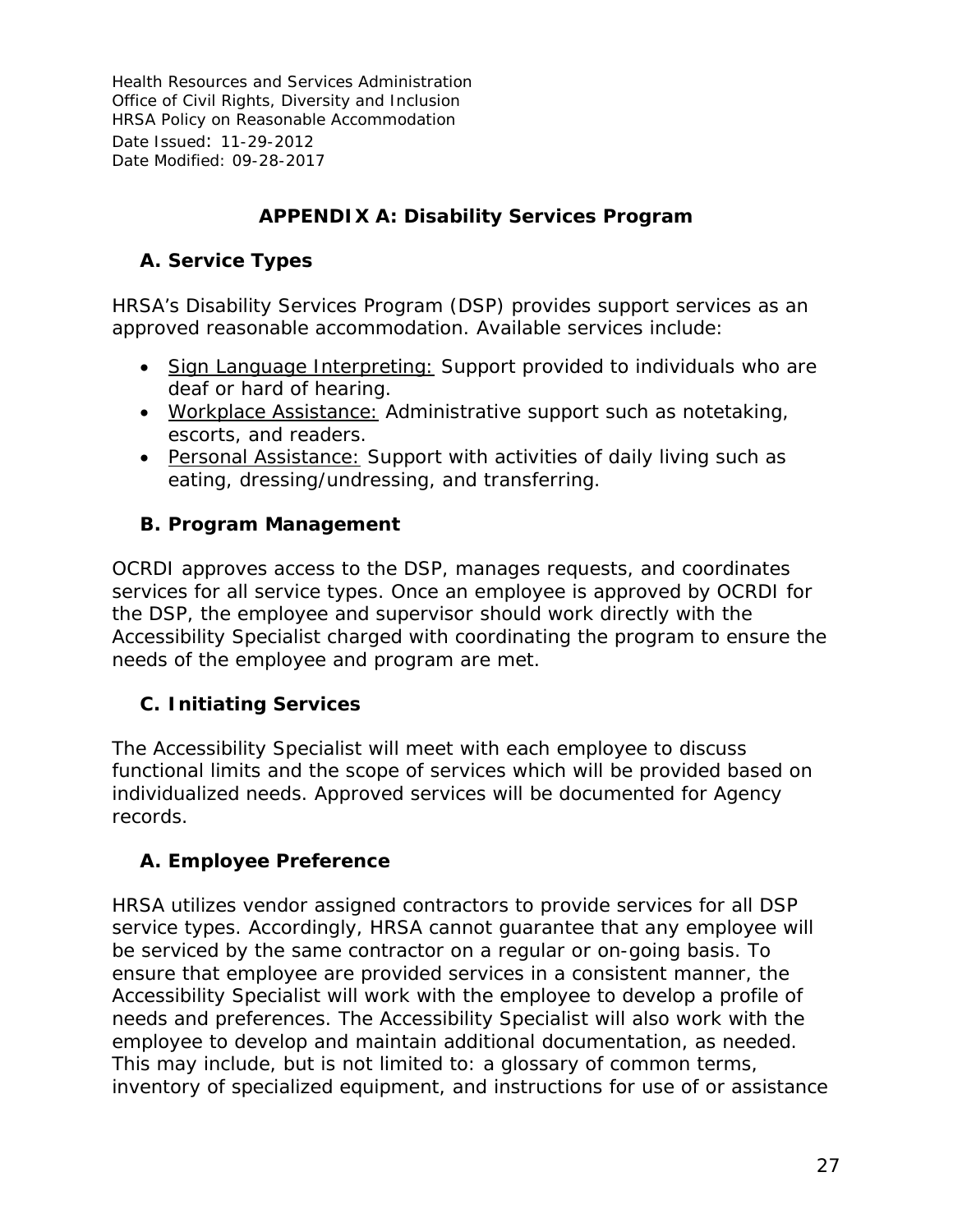with specialized equipment. Any such profiles and documents will be provided to contractors before they begin working with an employee.

It is important to note that, due to the nature of the services provided, the Accessibility Specialist will work with employees needing Personal Assistant Services to ensure that primary consideration is given to the employee's preferences for assigned contractors.

# <span id="page-27-0"></span>**B. Scheduling Services**

The employee and/or supervisor should contact the Accessibility Specialist directly to request and schedule services by calling 301-443-5636 or emailing the appropriate contact:

- Sign Language Interpreting: [interpretingrequests@hrsa.gov](mailto:interpretingrequests@hrsa.gov)
- Workplace Assistance: [WPArequests@hrsa.gov](mailto:WPArequests@hrsa.gov)
- Personal Assistance: pasrequests@hrsa.gov

Advance scheduling - preferably one to two weeks - is strongly encouraged. Although it is not possible to foresee every occasion for which services may be required, failure to schedule services well in advance may result in the necessity to reschedule meetings until services are available. In fact, any DSP request received with less than 72 hours' notice is not guaranteed.

For impromptu meetings or events and those not scheduled in advance, employees and supervisors should contact the Accessibility Specialist to check service availability. Such requests will be honored whenever possible based on service availability.

Several factors influence scheduling of services. For example, any Sign Language Interpreting assignment that continues longer than 1.5 hours, or is heavily technical, may require two interpreters. Similarly, back-to-back meetings, or meetings going over their scheduled time, may result in limited or no transfer time for a service provider to move between assignments, or no time for appropriate breaks. Accordingly, meetings or events should include sufficient rest periods and breaks to ensure appropriate provision of services.

Requests are scheduled on a first come-first serve basis. If overlapping or conflicting request occur, the Accessibility Specialist may speak with an employee or supervisor to make a request to rescheduling. Similarly, the Accessibility Specialist may suggest other alternatives when the program is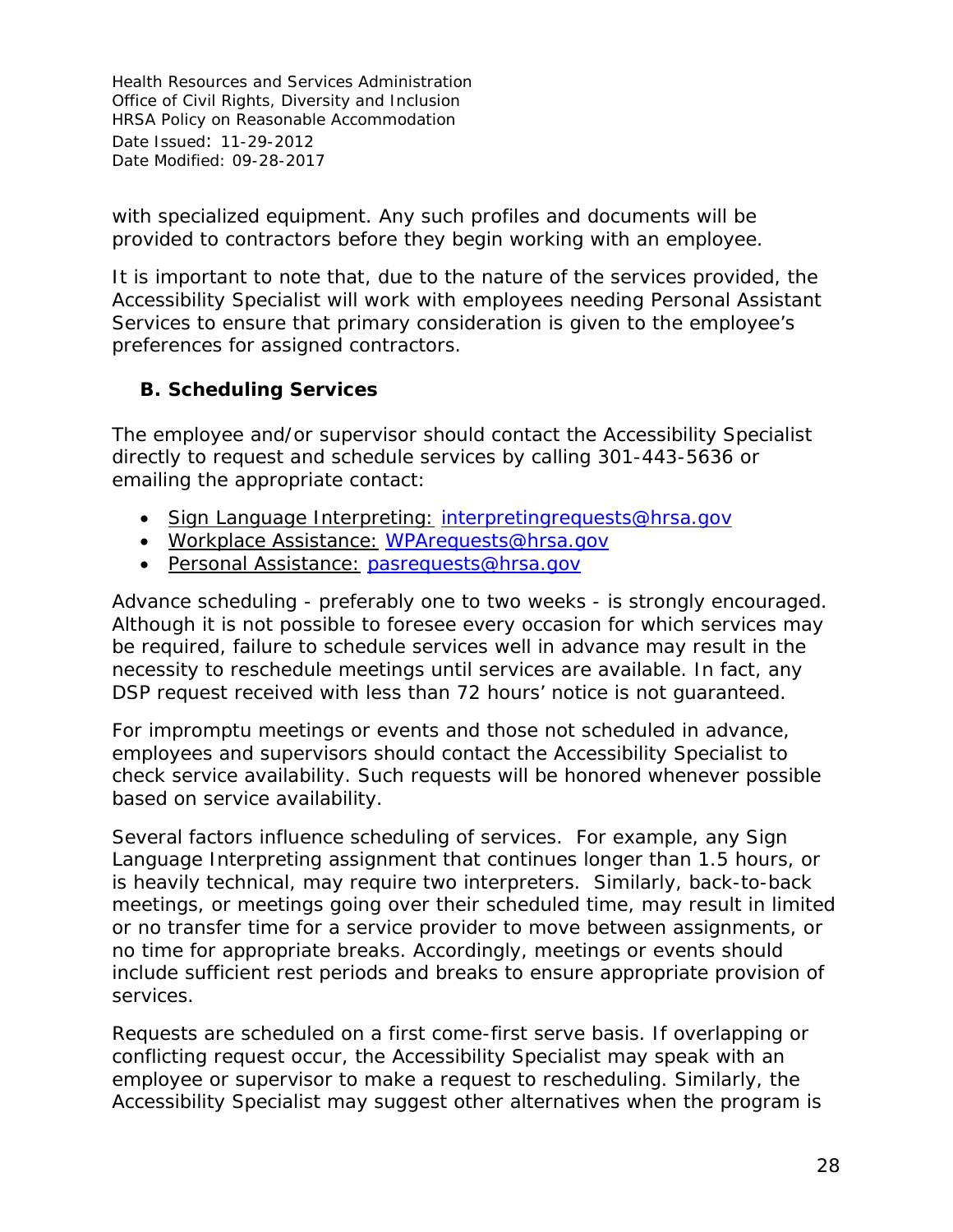booked to capacity and meetings cannot be rescheduled. However, to avoid such conflicts, all clients will be requested to share their calendars with the Accessibility Specialist.

It is important to note that services are not provided in lieu of employee attendance. Contractors are not scheduled for meetings when an employee is on leave or when the employee is otherwise unavailable.

# <span id="page-28-0"></span>**C. Meeting Extensions**

Employees must follow the schedule of services carefully to ensure the assigned contractor is not asked to work outside of the approved schedule. Failure to do so would obligate the Agency to an unauthorized expenditure of government funds.

If a meeting or event is running passed the approved service time, the employee must notify the Accessibility Specialist and request an extension. The Accessibility Specialist will then determine whether or not the service can be extended. If the meeting can be extended, the Accessibility Specialist alone will provide instructions to the vendor/assigned contractor.

# <span id="page-28-1"></span>**D. Cancellations**

Employees and supervisors should provide advanced notice of cancellations whenever possible. This allows the Accessibility Specialist to accommodate other clients.

Cancellations due to inclement weather will be determined on an as needed basis by the Accessibility Specialist.

# <span id="page-28-2"></span>**E. Off-site Services**

Services are available for off-site meetings when requested in advance. The employee and/or supervisor must specify both that the services are needed off-site and the exact location of services at the time of the request. The Accessibility Specialist will then work with the vendor to coordinate services.

# <span id="page-28-3"></span>**F. Travel Services**

Services are available for employees on travel when requested in advance. The employee and/or supervisor must, at a minimum, specify that the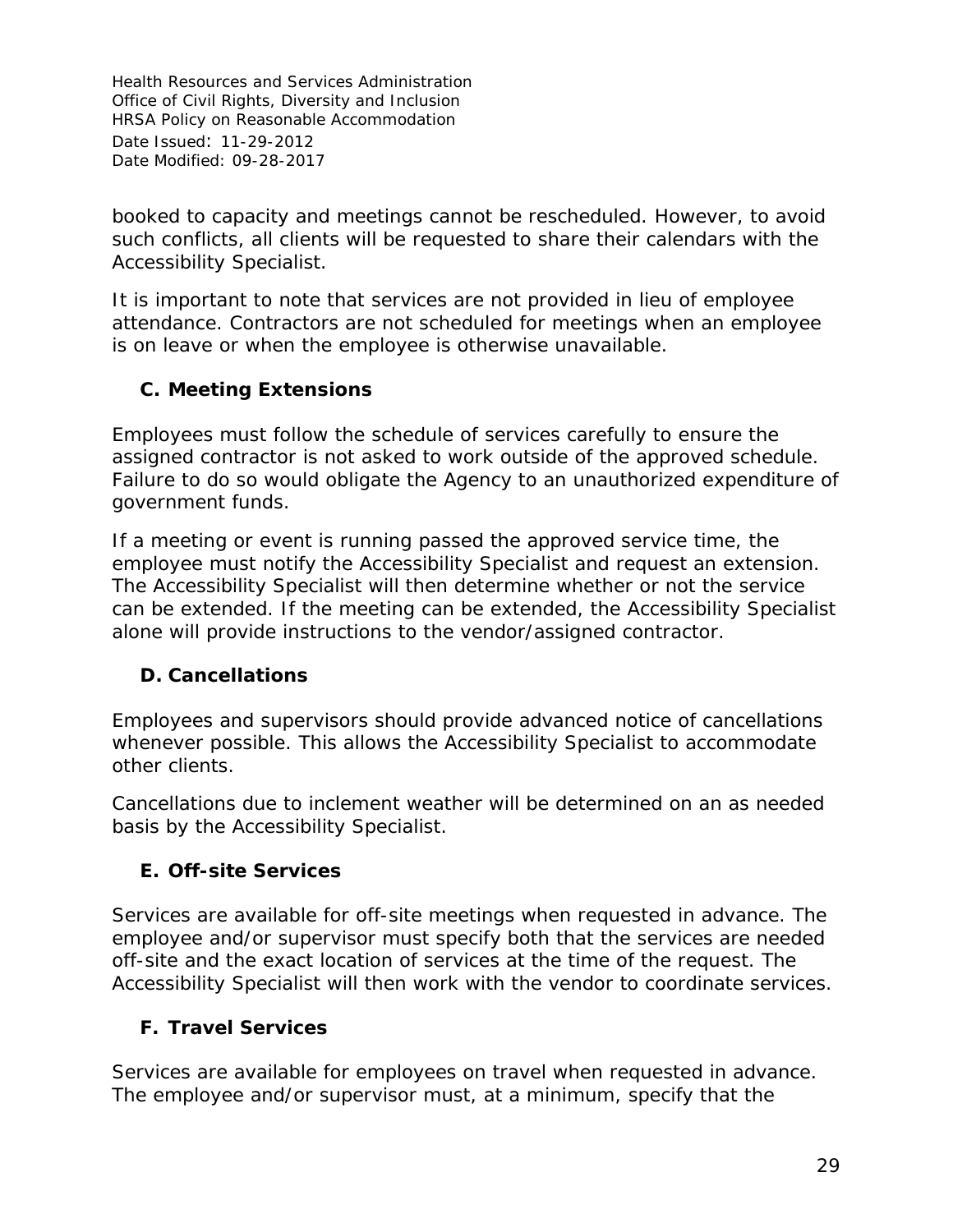services are needed for travel, the exact travel location, and the specific duration of the travel at the time of the request. However, that request may only be submitted after the employee's travel request has been approved by his/her supervisor or other appropriate authority, with assurances that the employee's travel request is in accordance with HHS Travel Regulations. Requests for services submitted prior to obtaining these approvals will not be processed. Requests which are submitted in accordance with these requirements will be processed by the Accessibility Specialist who will then work with the vendor to coordinate services.

With the exception of Personal Assistant Services, services provided during official travel are limited to assistance with job-related tasks when the employee is attending conferences, meetings, training, etc., including overnight stays. In order to provider services, HRSA will pay the wages for a locally-recruited contractor (i.e. a person resident in the location where the employee is travelling to). In the event that a locally-recruited contractor cannot be secured, HRSA will pay the travel expenses for a vendor assigned contractor to travel with the employee, if such a contractor is available.

For Personal Assistant Services, all approved support will be made available for official travel. If the employee's needs on travel are different than the employee's needs during the workday (e.g., bathing, dressing/undressing, etc.), the employee must specify the services needed to the Accessibility Specialist when making the request.

# <span id="page-29-0"></span>**G. Sign Language Interpreting (SLI) Specifications**

The following items are unique to SLI services.

- Per HRSA's contract, vendor assigned contractors hold national interpreter certification and are certified members, in good standing of Registry of Interpreters for the Deaf (RID) and/or the National Association of the Deaf (NAD), and strictly adhere to the RID-NAD Code of Professional Conduct (CPC).
- Internal training is provided to clients, supervisors, and teams to ensure that all parties understand how to effectively work with deaf employees and create an inclusive environment.
- It is important to keep in mind that, generally, one interpreter can work 45-60 minutes of consecutive interpreting (i.e., speakers taking turns speaking at a normal pace) before needing a 15-minute break.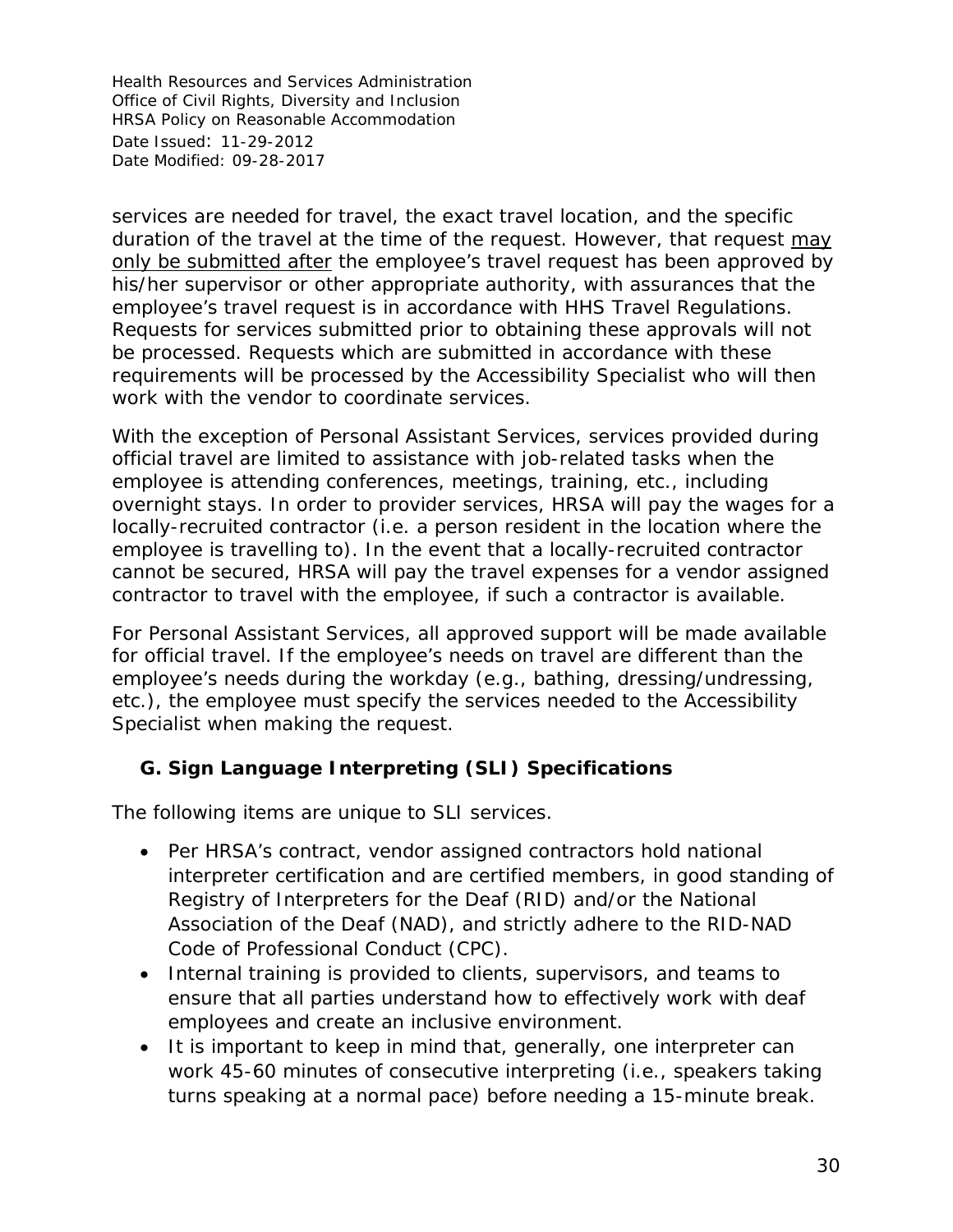- Two interpreters are required for meetings over 1.5 hours long.
- Every effort should be made to include the deaf or hard of hearing employees in all necessary interactions/exchanges/meetings. The lack of an available sign language interpreter should not result in the exclusion of the deaf or hard of hearing employee as an alternative mode of communication should be utilized.
- Failure to schedule interpreting services may result in the use of alternative forms of interpreting (e.g., FedRelay or similar).
- If the employee attends a conference or training program sponsored by an outside organization, the sponsoring organization is principally responsible for providing interpreters. It is the responsibility of the employee and supervisor to check with the sponsoring organization to see if interpreting services will be provided. If not, a request containing all relevant information should be submitted to the Accessibility Specialist.

# <span id="page-30-0"></span>**H. Workplace Assistant (WPA) Services Specifications**

The following items are unique to WPA services.

- Every effort should be made to include the employee using WPA in all necessary interactions/exchanges/meetings. The lack of an available WPA should not result in the exclusion of the employee as an alternative form of support should be utilized.
- If WPA services are not available the supervisor must make a determination whether to provide alternative assistance from among the members of his/her staff, or to reschedule the meeting/event/training request for a later date when a WPA is available.

# <span id="page-30-1"></span>**I. Personal Assistant Services (PAS) Specifications**

Though specified in this RA Policy and Procedures Manual, under Section 501 of the Rehabilitation Act of 1973 provision of PAS is a required aspect of affirmative action for employees who need such services because of a targeted disability, unless doing so would impose an undue hardship on the agency. This is because PAS allows an employee with a targeted disability to participate and/or be in the workplace whereas RA is job-related allowing an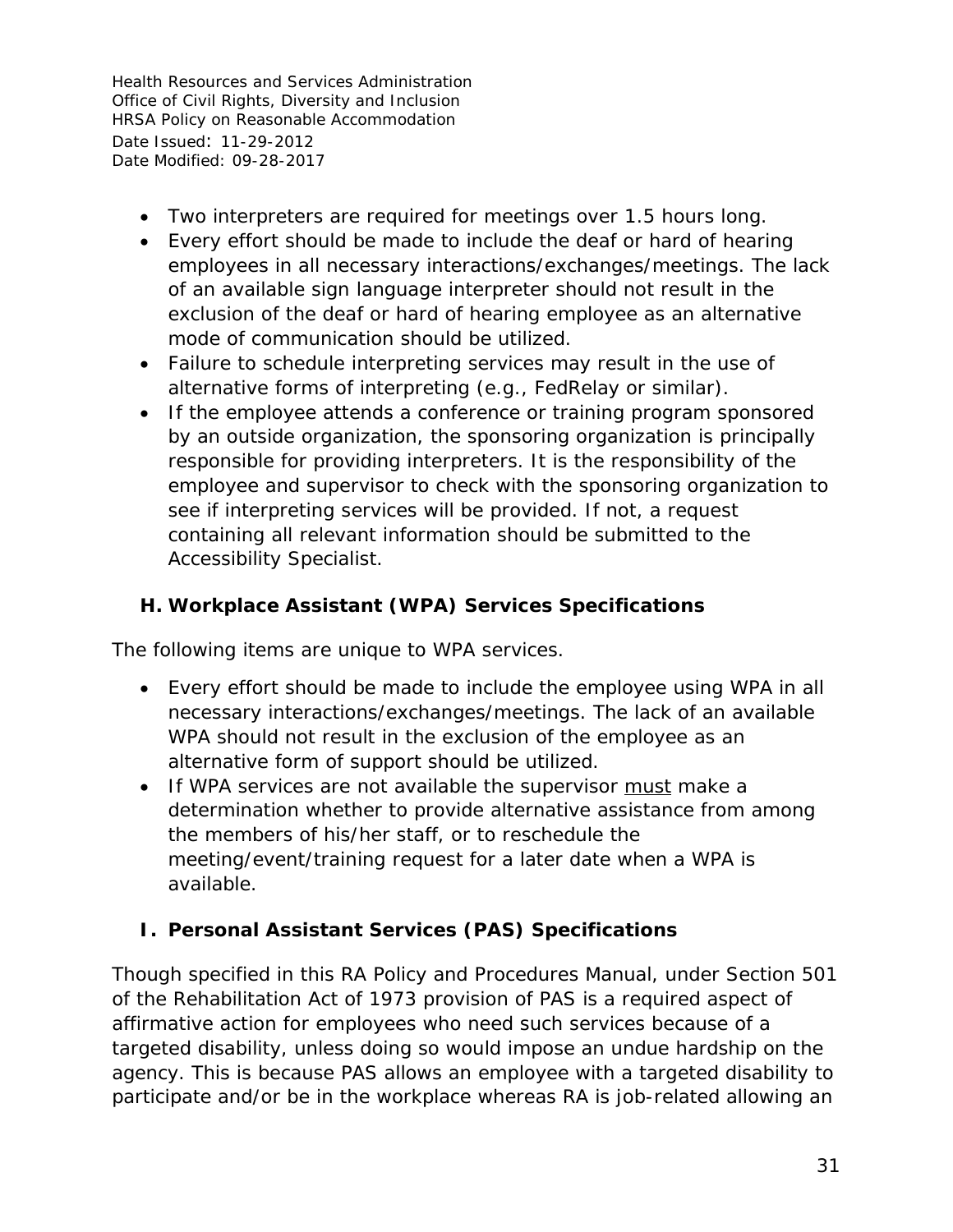individuals with a disability to apply for the job, perform job functions, or enjoy benefits and privileges of a job. However, like RA, employees requesting PAS will work with the Accessibility Specialist so that the Agency can conduct an individual assessment of the employee's needs. HRSA may only deny a request for PAS if the difficulty or cost of providing the service would be an undue hardship. The process of determining whether providing personal assistance services is an undue hardship is the same as the process the agency uses to determine whether a reasonable accommodation poses an undue hardship. For this and other reasons (e.g., confidentiality, tracking timeliness of responses), requests for PAS will be centrally recorded in the Agency's system of records for RA. It is important to note that under Section 501 of The Rehabilitation Act of 1973, HRSA is prohibited from taking adverse actions against job applicants or employees based on their need for PAS, either perceived or real.

The following items are unique to PAS.

- Per HRSA's contract, vendor assigned contractors are Certified Nursing Assistant (CNA) from an accredited Nurse Assistant Program, or equivalent, and are in good standing with the certifying organization.
- Services provided by an assigned contractor are non-medical meaning that services will not include medication delivery, wound care, or any other medical service.
- As previously stated, due to the nature of the services provided, the Accessibility Specialist will work with employees needing Personal Assistant Services to ensure that primary consideration is given to the employee's preferences for assigned contractors.
- Employees may request to bring their own PAS provider into the workplace. In such situations, the employee should work with the Accessibility Specialist to ensure that all security requirements are met to allow the preferred PAS provider to accompany the employee into the workplace.
- If PAS is not available, the supervisor must consult with the Accessibility Specialist and the employee to determine if other options are available to provide the necessary support.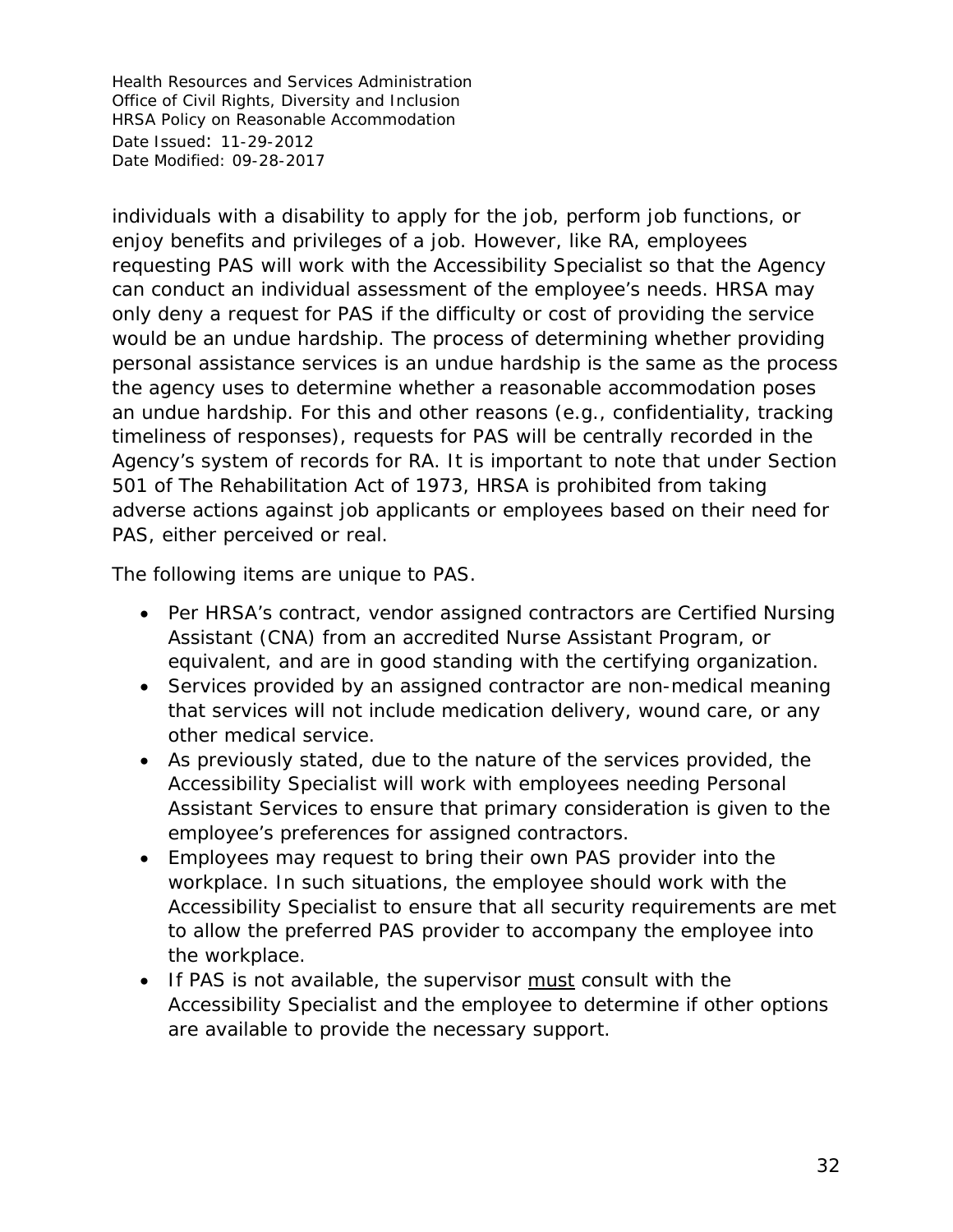### **APPENDIX B: Examples of Reasonable Accommodations**

<span id="page-32-0"></span>The types of actions that can be taken in connection with RA can best be determined on a case-by-case basis, taking into consideration the employee, his/her specific disability and the resulting limitations, the essential duties of the particular job, the work environment, and the feasibility of the proposed accommodation. RA may include, but is not limited to, the following:

1. Modification of the Worksite

Facilities should be made readily accessible. Modifications may include, but are not limited to: arranging files or shelves for accessibility; raising or lowering equipment and work surfaces to provide comfortable working heights; installing special holding devices on seats, desks, or machines; using Braille labels or other tactile cues for identification purposes; and installing special equipment such as telephone amplifiers.

2. Assistive Devices

HRSA is authorized to purchase equipment or assistive devices if they are necessary to fulfill the official business of the agency. Equipment or assistive devices may not be provided if they are of a personal nature such as eyeglasses or hearing aids. In determining whether the purchase of equipment and assistive devices should be authorized, consideration should be given as to whether the device will enable the person with a disability to perform tasks s/he would otherwise be unable to carry out, and whether the major benefit would be an increase in the quantity, quality, or efficiency of the employee's work.

3. Captioning

The process of converting the audio portion of a video production or live event into text which is displayed on a television or film screen or computer monitor. The captions are typically white upper-case against a black background and, when pre-recorded, displayed live as the show is broadcast. They may also be permanently visible (opencaption) or viewable only through a decoder (closed-caption) attached to or built into the television.

4. Computer-Aided Real-time Translation (CART) A form of captioning which provides a word-for-word transcription of what is being said. It may be read on a laptop computer or projected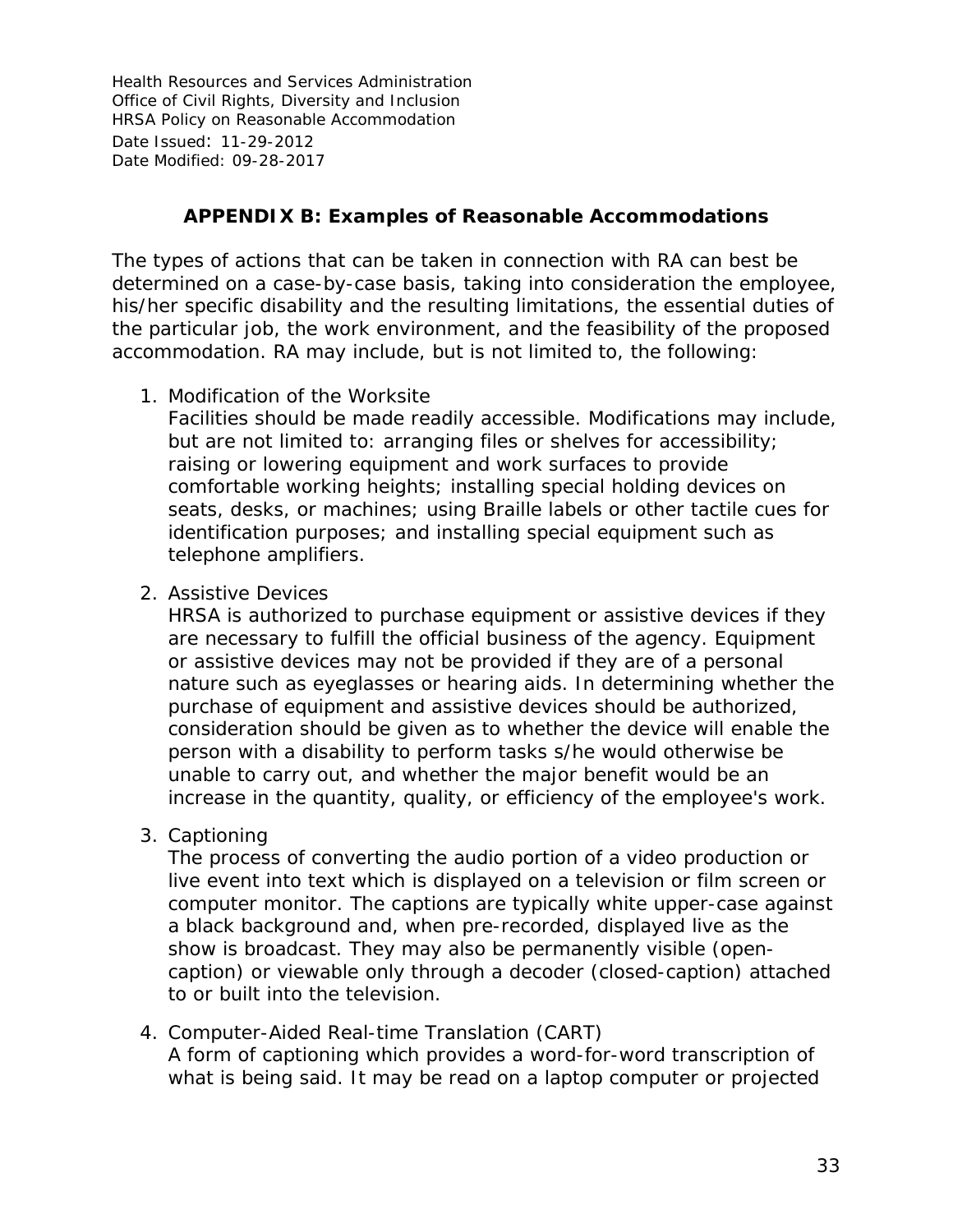> onto a television screen or, for a large audience, onto a full-size screen.

- 5. Flexible Leave Policies HRSA has authority to adopt flexible leave policies, subject to appropriate laws and regulations that will accommodate employees with disabilities.
- 6. Adjusting Work Schedules or Work Locations

HRSA is encouraged to approve flexible or altered work schedules for employees who cannot meet the requirements of the regularly scheduled tour of duty for their position for reasons associated with their disability (examples include requirement for medical treatment, need for rest periods, or difficulty getting to work). Use of HRSA's telework program is also encouraged when employees require use of alternative work locations.

7. Restructuring Jobs

Job restructuring is one of the major means by which an employee with a disability can be accommodated. Supervisors should consult with the Accessibility Specialist to discuss changes that can be made to enable the person with a disability to perform the job.

8. Training

HRSA will accommodate and assume the costs incurred when an employee with a disability attends training. HRSA will also arrange RA needs for approved courses, whether held at the Agency or other locations, including arrangement of transportation to and from the training site.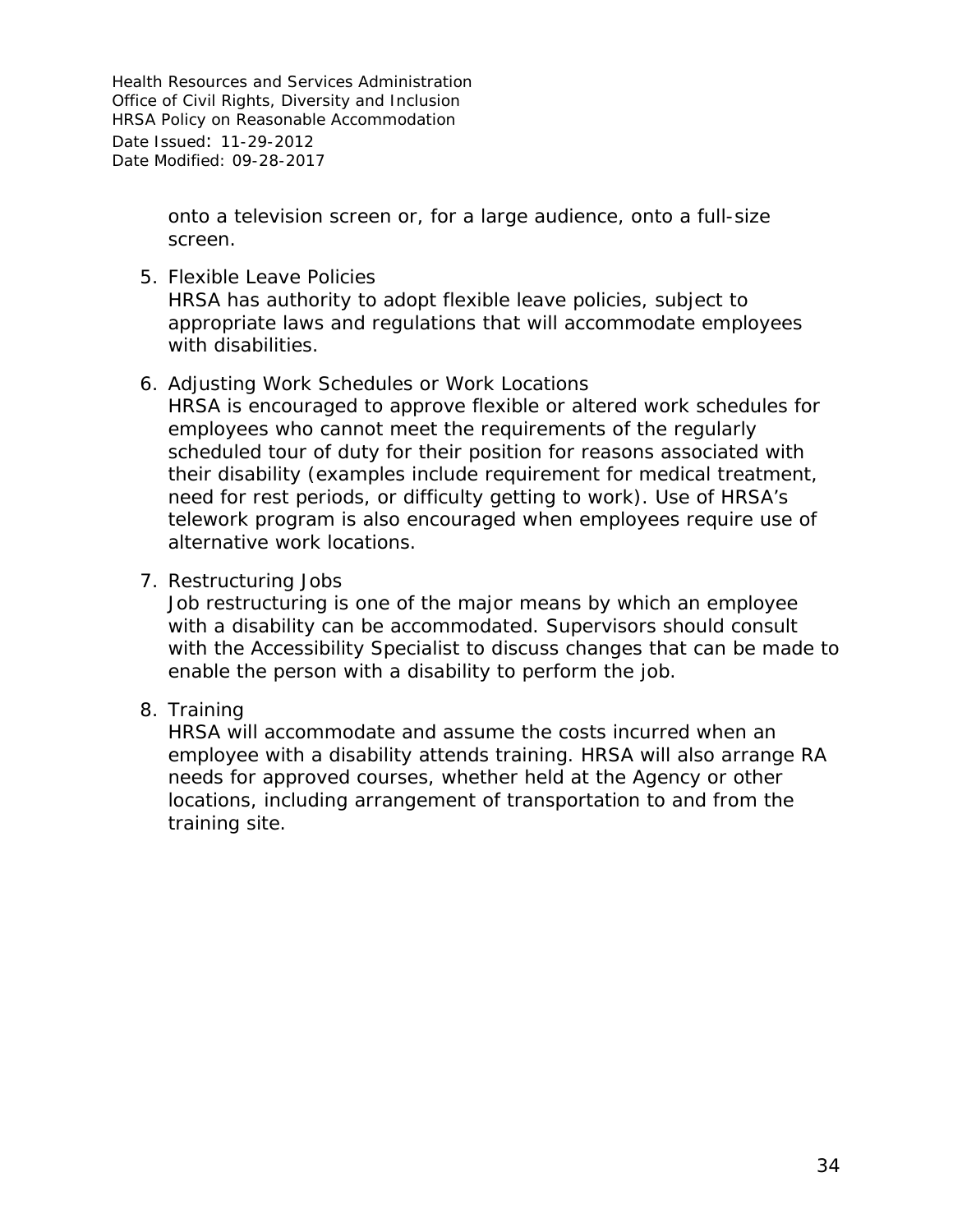### **APPENDIX C: Reasonable Accommodation Resources**

### <span id="page-34-0"></span>**[U. S. Equal Employment Opportunity Commission](http://www.eeoc.gov/)**

1-800-669-3362 (Voice) 1-800-800-3302 (TTY)

The EEOC's Publication Center has many free documents on the Title I employment provisions of the ADA, including both the statute, 42 U.S.C. § 12101 et seq. (1994), and the regulations, 29 C.F.R. § 1630 (1997). In addition, the EEOC has published a great deal of basic information about RA and undue hardship. The two main sources of interpretive information are: (1) the Interpretive Guidance accompanying the Title I regulations (also known as the "Appendix" to the regulations), 29 C.F.R. pt. 1630 app. §§ 1630.2(o), (p), 1630.9 (1997); and (2) A Technical Assistance Manual on [the Employment Provisions \(Title I\) of the Americans with Disabilities Act](http://www.eeoc.gov/policy/docs/adamanual_add.html) III, 8 FEP Manual (BNA) 405:6981, 6998-7018 (1992). The Manual includes a 200-page Resource Directory, including federal and state agencies, and disability organizations that can provide assistance in identifying and locating RAs.

#### **[Job Accommodation Network \(JAN\)](http://janweb.icdi.wvu.edu/)**

1-800-232-9675 (Voice/TTY)

A service of the Department of Labor's Office of Disability Employment Policy, JAN can provide information, free-of-charge, about many types of RA.

#### **ADA Disability and Business Technical Assistance Centers (DBTACs)**

1-800-949-4232 (Voice/TTY)

The DBTACs consist of ten federally funded regional centers that provide information, training, and technical assistance on the ADA. Each center works with local business, disability, governmental, rehabilitation, and other professional networks to provide current ADA information and assistance, and places special emphasis on meeting the needs of small businesses. The DBTACs can make referrals to local sources of expertise in RAs.

#### **Registry of Interpreters for the Deaf**

333 Commerce Street Alexandria, VA 22314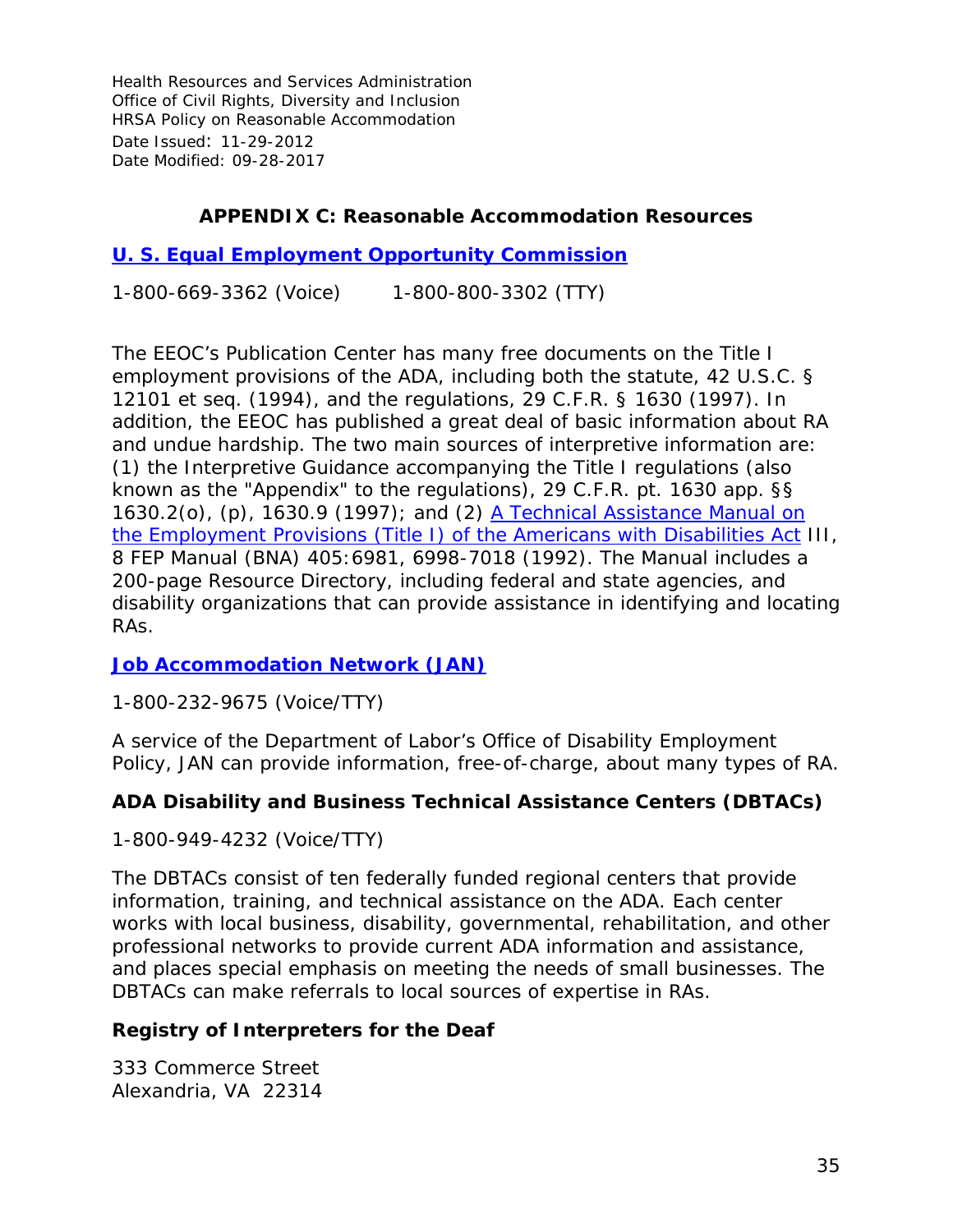(703) 838-0030 (Voice) (703) 838-0459 (TTY) (703) 838-0454 (Fax)

The Registry of Interpreters for the Deaf, Inc. (RID), is a national membership organization of professionals who provide sign language interpreting/translation services for Deaf and Hard of Hearing persons. It is the goal of RID to promote the profession of interpreting and translation of both American Sign Language and English. RID's mission is to provide international, national, regional, state, and local forums by providing an organizational structure for the continued growth and development of the professions of interpretation and translation of American Sign Language and English.

The RID national office has at its disposal a vast array of informational resources on the field of interpreting, including papers on Interpreting Standards and Practices and How to Hire and Work with an Interpreter.

**[RESNA Technical Assistance Project](http://www.resna.org/)**

(703) 524-6686 (Voice) (703) 524-6639 (TTY)

RESNA, the Rehabilitation Engineering and Assistive Technology Society of North America, can refer individuals to projects in all 50 states and the six territories, offering technical assistance on technology-related services for individuals with disabilities. Services may include:

- information and referral centers to help determine what devices may assist a person with a disability (including access to large databases containing information on thousands of commercially available assistive technology products),
- centers where individuals can try out devices and equipment,
- assistance in obtaining funding for and repairing devices, and
- equipment exchange and recycling programs.

#### **[USDA TARGET Center](https://www.targetcenter.dm.usda.gov/)**

1400 Independence Avenue Room 1006-S Washington, DC 20250-9876 (202) 720-2600 (Voice/TTY)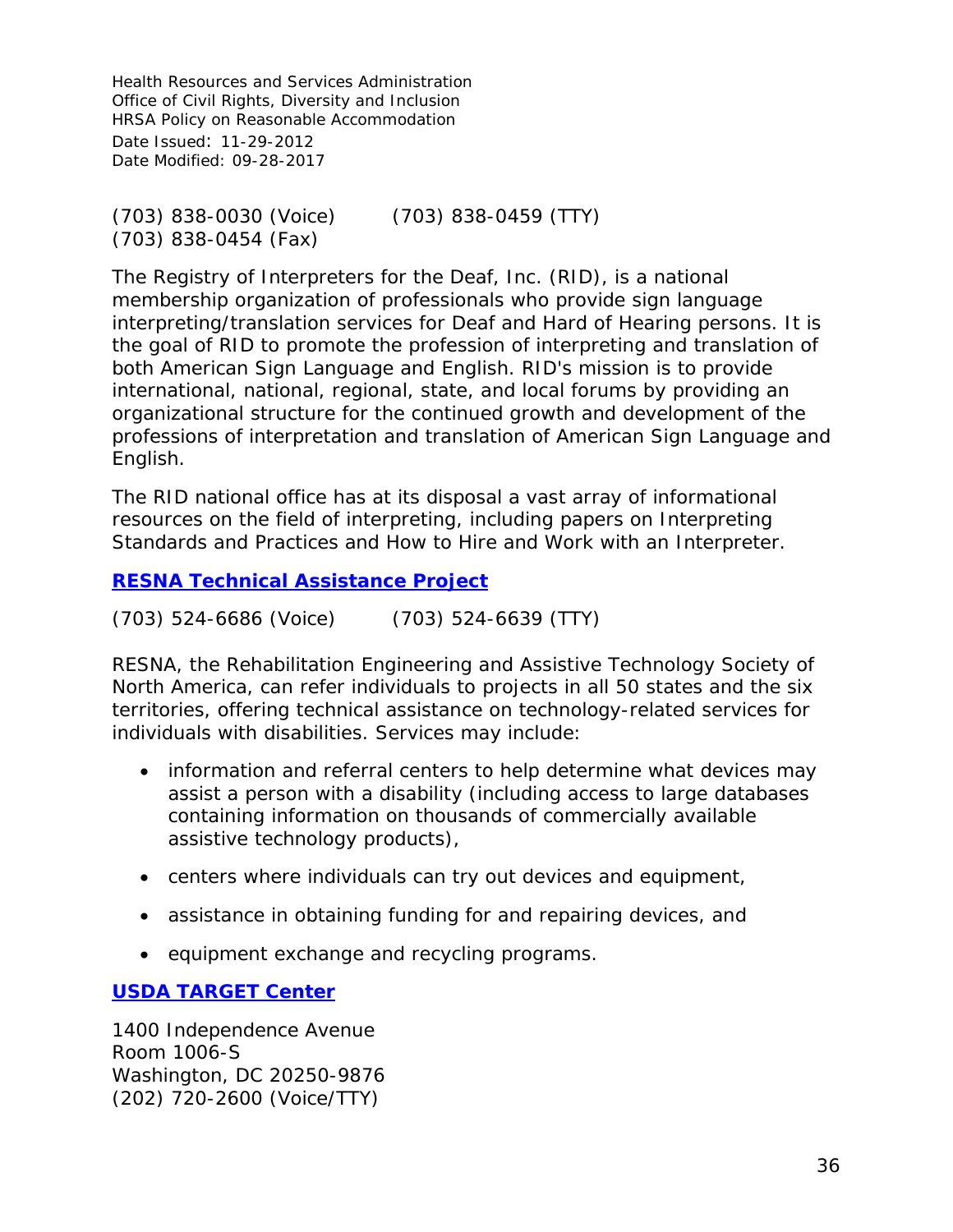(202) 720-2681 (Fax)

The Target Center has a wide variety of assistive devices available for Federal employees to examine and test.

**[Computer/Electronic Accommodations Program \(CAP\)](http://www.cap.mil/)**

(703) 681-8813 (Voice) (703) 681-0881 (TTY)

The Department of Defense (DoD) established CAP in 1990 to eliminate employment barriers for its employees with disabilities. The mission of CAP is to provide real solutions for real needs to ensure that people with disabilities have equal access to the information, environment, and opportunities in the Federal Government. HHS entered into an agreement with CAP to provide free computer/electronic equipment to employees with disabilities.

#### **Rehabilitation Services Agencies**

Rehabilitation Services Agencies are state agencies that provide support for the employment, economic self-sufficiency, and independence of individuals with disabilities. Local phone book should list them under state services. Sometimes they are listed by Vocational Rehabilitation Offices.

Some people who have minimal vision use Braille. This organization can convert documents to Braille. After arranging for payment, documents can be sent to the Services for the Visually Impaired as an e-mail attachment and the Braille copy will be mailed to the agency.

#### **National Captioning Institute**

1900 Gallows Road, Suite 3000 Vienna, VA 22182 (703) 917-7600

Federal law requires that all videos include captions, preferably open captions. The National Captioning Institute can add captions to videos.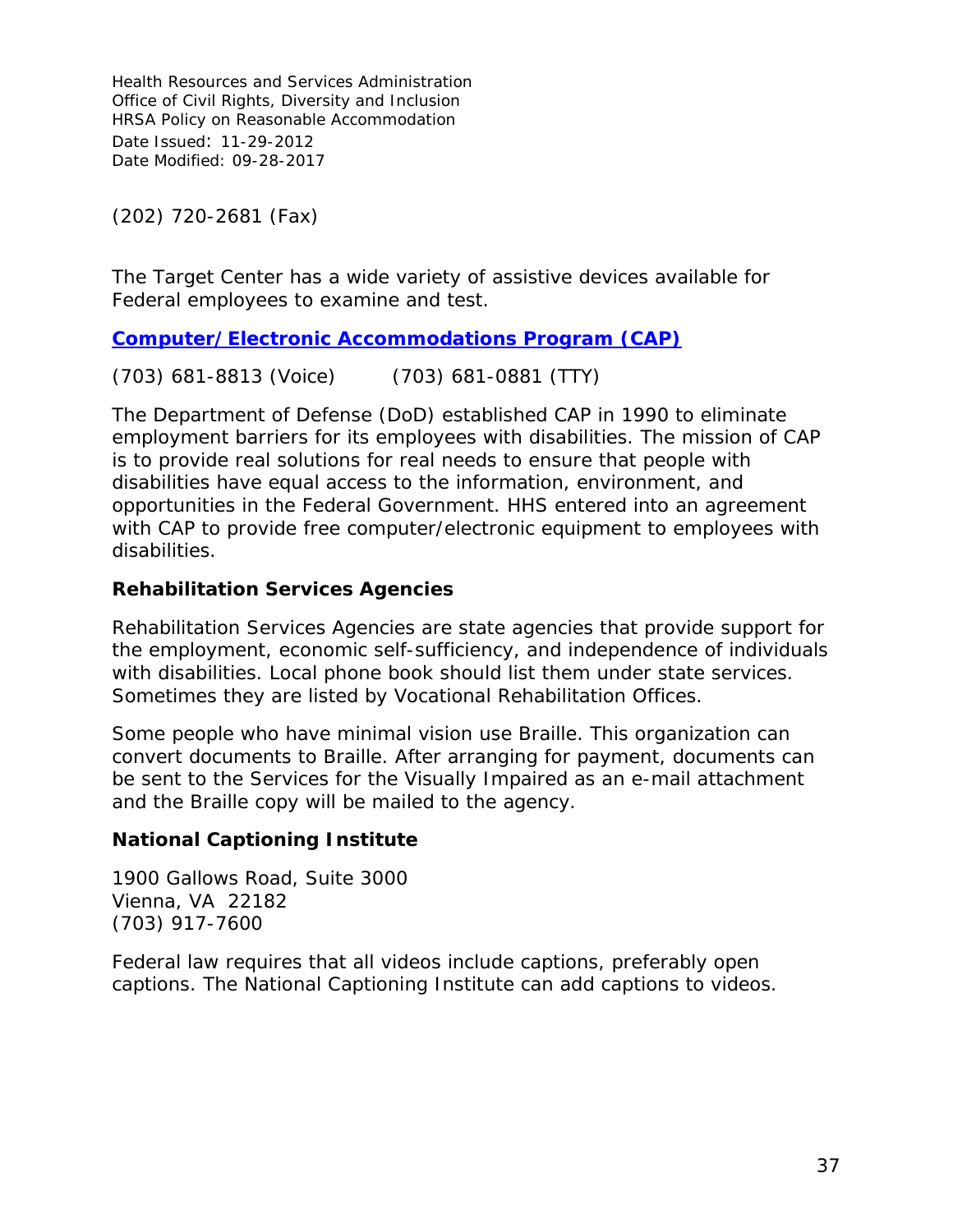#### **APPENDIX D: HRSA Reasonable Accommodation Forms**

<span id="page-37-0"></span>Employees are not required to use the forms mentioned in this RA Policy and Procedures Manual and as listed below. However, if an employee elects to complete one of the forms but finds that an alternative format is needed s/he should speak with an Accessibility Specialist. Employees may choose to utilize HRSA's online, 508-compliant RA Processing and Tracking system to submit a request. The [online form](https://ra.hrsa.gov) is found at <https://ra.hrsa.gov> and is only available to HRSA employees with use of a PIV card. As noted on all postings on USAJobs.gov, job applicants may contact [RA-Request@hrsa.gov](mailto:RA-Request@hrsa.gov) or call 301-443-2538 to make a request for RA and also track the status and outcome of such a request.

- 1. [Request for Reasonable Accommodation](http://www.hrsa.gov/hr/nofearact/forms/requestforRA.pdf) (PDF - 289 KB)
- 2. [Confirmation of a Reasonable Accommodation Request](http://www.hrsa.gov/hr/nofearact/forms/confirmationRArequest.pdf) (PDF - 301 KB)
- 3. [Form 256, Self-Identification of Disability](http://www.hrsa.gov/hr/nofearact/forms/authorizationdisclosureinfo.pdf) (PDF - 128 KB)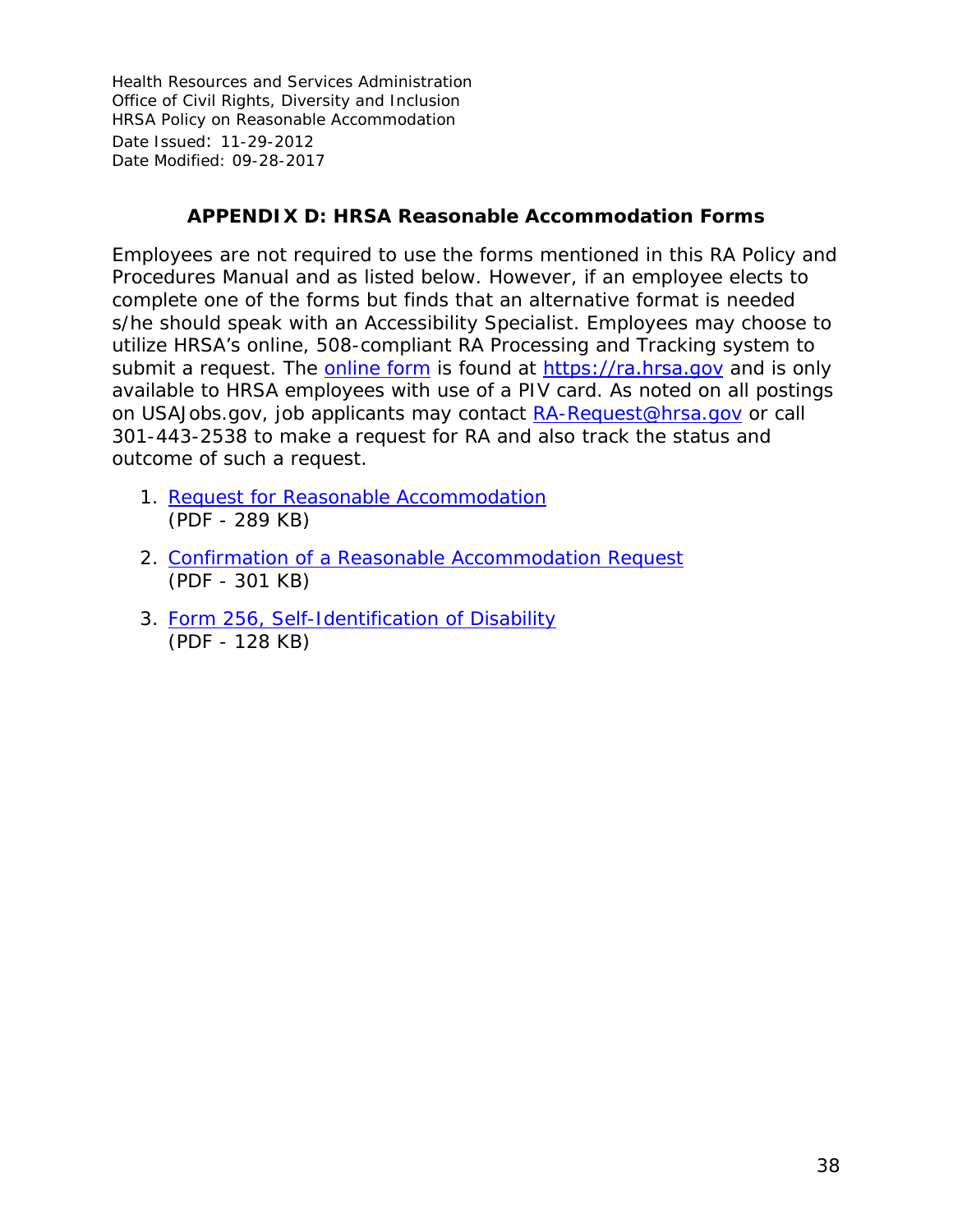#### <span id="page-38-0"></span>**APPENDIX E: HRSA Reasonable Accommodation Resource Persons**

#### **Anthony F. Archeval, Director**

Office of Civil Rights, Diversity and Inclusion 5600 Fishers Lane Rockville, MD 20857 Office: (301) 443-5636 Fax: (301) 443-7898 Email: [aarcheval@hrsa.gov](mailto:aarcheval@hrsa.gov)

#### **RA Requests**

Office of Civil Rights, Diversity and Inclusion 5600 Fishers Lane Rockville, MD 20857 Office: (301) 443-5636 Fax: (301) 443-7898 Email: [RA-Request@hrsa.gov](mailto:RA-Request@hrsa.gov)

#### **Jennifer Alivernini, Accessibility Specialist**

Office of Civil Rights, Diversity and Inclusion 5600 Fishers Lane Rockville, MD 20857 Office: (301) 443-3148 Fax: (301) 443-7898 Email: [jalivernini@hrsa.gov](mailto:jalivernini@hrsa.gov)

#### **Therman Hawkins, EEO Intake Coordinator**

Office of Civil Rights, Diversity and Inclusion 5600 Fishers Lane Rockville, MD 20857 Office: (301) 443-5638 Fax: (301) 443-7898 Email: [thawkins@hrsa.gov](mailto:thawkins@hrsa.gov)

#### **Golda Philip, Deputy Director**

Office of Civil Rights, Diversity and Inclusion 5600 Fishers Lane Rockville, MD 20857 Office: (301) 945‐3119 Fax: (301) 443-7898 Email: [gphilip@hrsa.gov](mailto:gphilip@hrsa.gov)

# **Katherine Slye-Griffin, Accessibility Team Manager**

Office of Civil Rights, Diversity and **Inclusion** 5600 Fishers Lane Rockville, MD 20857 Office: (301) 443-2538 Fax: (301) 443-7898 Email: [kslye-griffin@hrsa.gov](mailto:kslye-griffin@hrsa.gov)

# **Elizabeth Pinkard-Adams, Accessibility Specialist**

Office of Civil Rights, Diversity and Inclusion 5600 Fishers Lane Rockville, MD 20857 Office: (301) 443-2996 Fax: (301) 443-7898 Email: [epinkard-adams@hrsa.gov](mailto:epinkard-adams@hrsa.gov)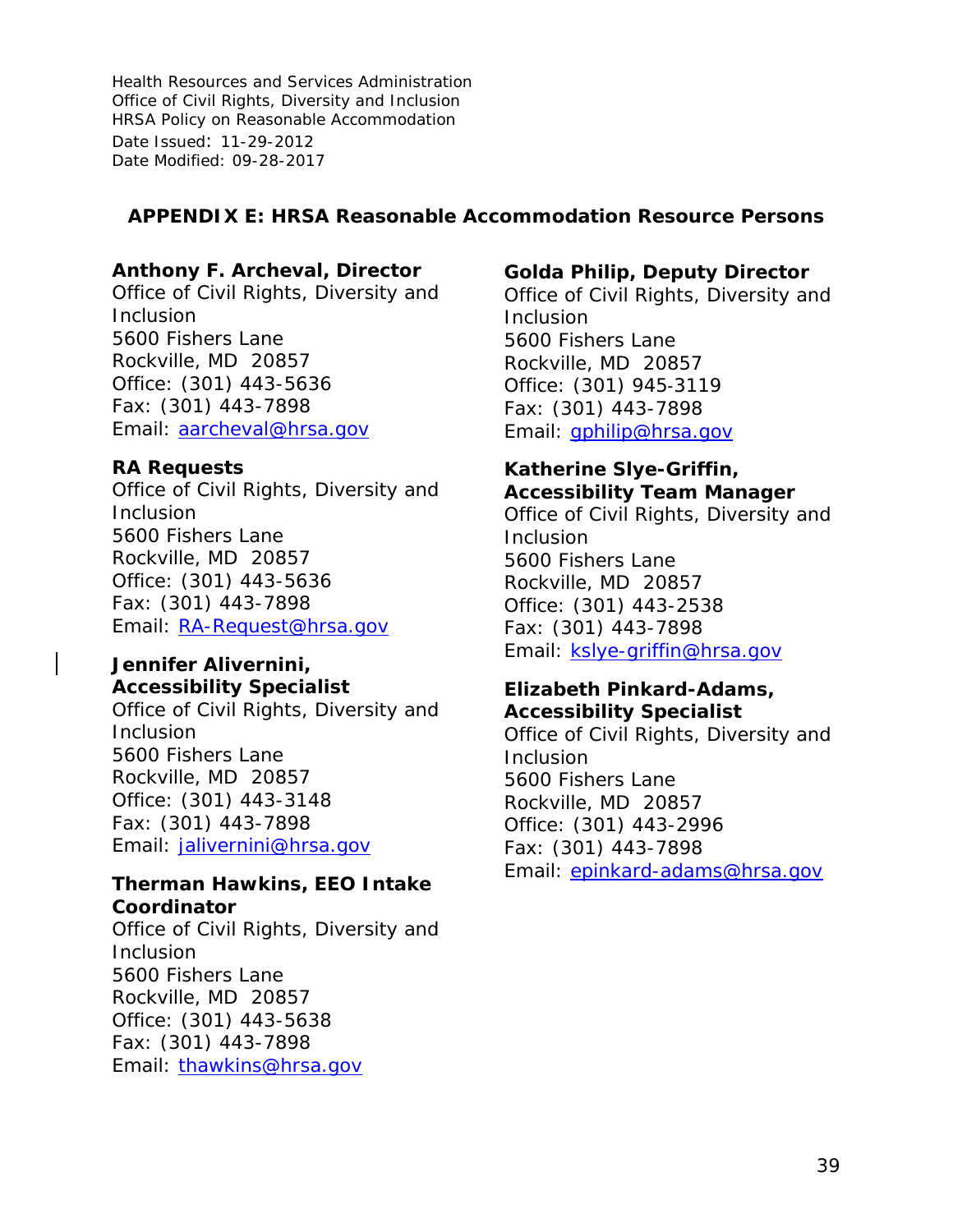# **APPENDIX F: Glossary**

#### <span id="page-39-0"></span>**Person with a Disability**

A person who has: a physical and/or mental impairment that substantially limits one or more major life activities or major bodily functions; has a record of such impairment; or is regarded as having such impairment.

- A "physical and/or mental impairment" includes any physiological disorder or condition, cosmetic disfigurement, or anatomical loss affecting one or more of the following body system: neurological; musculoskeletal; special sense organs; respiratory, (including speech organs); cardiovascular; reproductive; digestive; genitourinary; immune, circulatory, hemic, lymphatic, skin and endocrine. They also cover a mental or psychological disorder, such as intellectual disability; organic brain syndrome; emotional or mental illness; and specific learning disabilities.
- "Major life activities" are basic activities that an average person in the general population can perform with little or no difficulty. Examples include but are not limited to: walking; speaking; breathing; performing manual tasks; seeing; hearing; learning; caring for oneself, sitting, standing, lifting, reaching, bending, reading, thinking, interacting with other people, communicating, concentrating, eating, sleeping, reproduction, or working.
- "Major bodily functions" include but are not limited to: functions of the immune system, normal cell growth, digestive, bowel, bladder, neurological, brain, respiratory, circulatory, endocrine, or reproductive functions.
- A "record of impairment" means that an individual has a history of, or has been classified as having, a mental or physical impairment that substantially limits one or more major life activities.
- "Is regarded as having impairment," means that individuals (e.g., supervisors, managers and/or other employees) believe that the individual has a disability, whether the individual actually has a disability or not.

It is important to note that a person who currently uses illegal drugs is not covered by these procedures as an "individual with a disability." However, a former drug user who is receiving treatment for a drug addiction or has been rehabilitated successfully is covered. Additionally, Commissioned Corps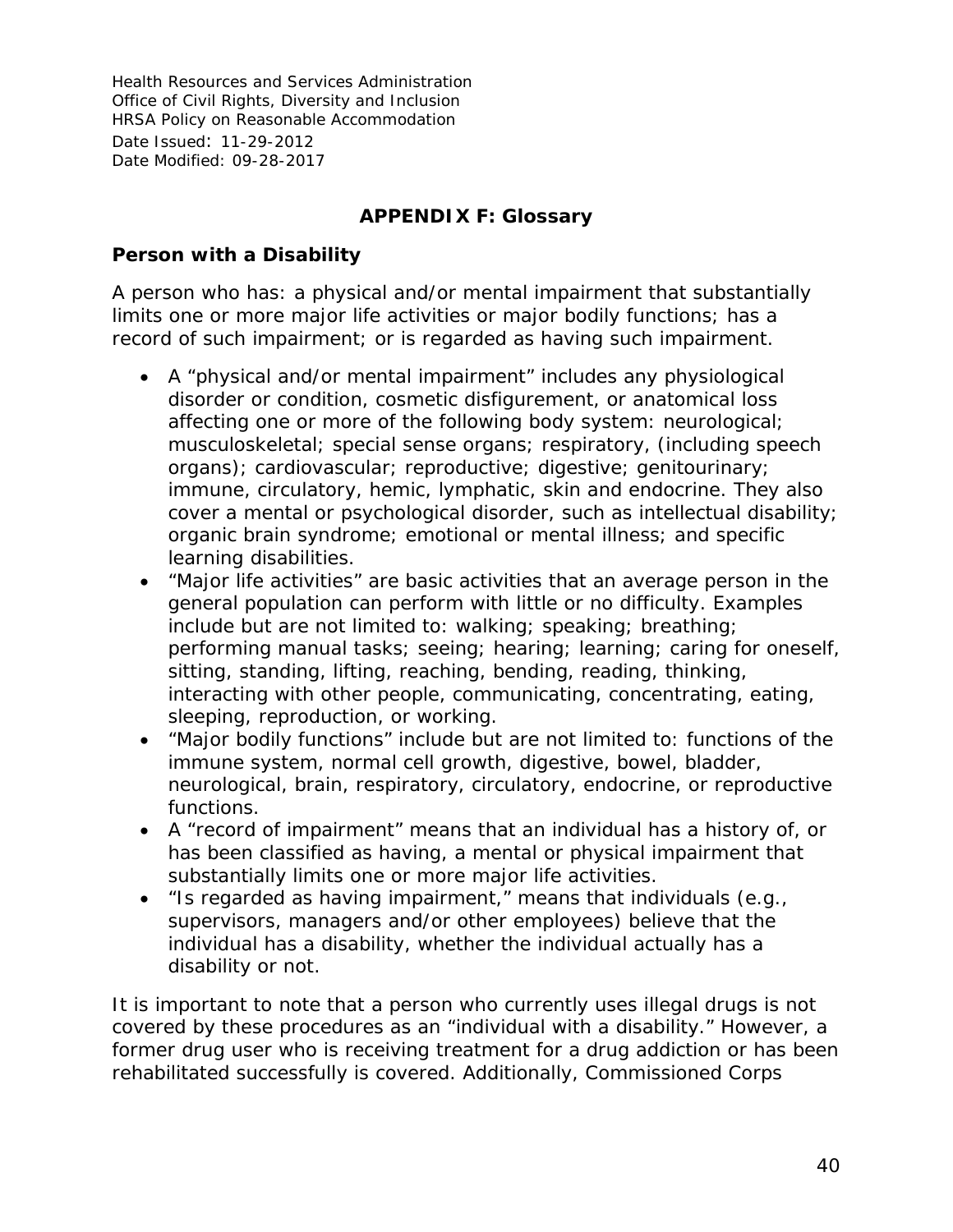Officers of the United Stated Public Health Services are not covered by this policy as they have a requirement to be fit for duty.

# **Qualified**

In respect to an individual with a disability, "qualified" means that the individual satisfies the requisite skill, experience, education and other jobrelated requirements of the employment position such individual holds or desires and, with or without reasonable accommodation, can perform the essential functions of such position.

# **Employee**

An individual who is employed by the agency who, with or without reasonable accommodations can perform the essential functions of the position that s/he holds, regardless of the type of appointment mechanism. Whether an employee is also a "person with a disability" for purposes of reasonable accommodation will be decided on a case-by-case basis.

#### **Reasonable Accommodation**

A request for reasonable accommodation is a statement that an individual needs an adjustment or change at work, or during the job application process, for a reason related to a medical condition so that the individual may enjoy the same benefits and privileges of employment as are available to a similarly situated individuals without a disability. If requested or identified, reasonable accommodations are addressed in three aspects of employment:

- 1. In the job application process: A reasonable accommodation is provided in the job application process to provide a qualified job applicant with a disability an equal opportunity to be considered for the position being sought.
- 2. In the performance of the essential functions of a job: a reasonable accommodation is provided to enable a qualified employee with a disability to perform the essential duties of the job currently held. This may include modification or adjustments to the work environment and to the way duties are customarily performed.
- 3. In receipt of all benefits of employment: A reasonable accommodation is provided to enable an employee with a disability to enjoy benefits and privileges of employment equal to those enjoyed by other similarly situated employees without disabilities. This would include equal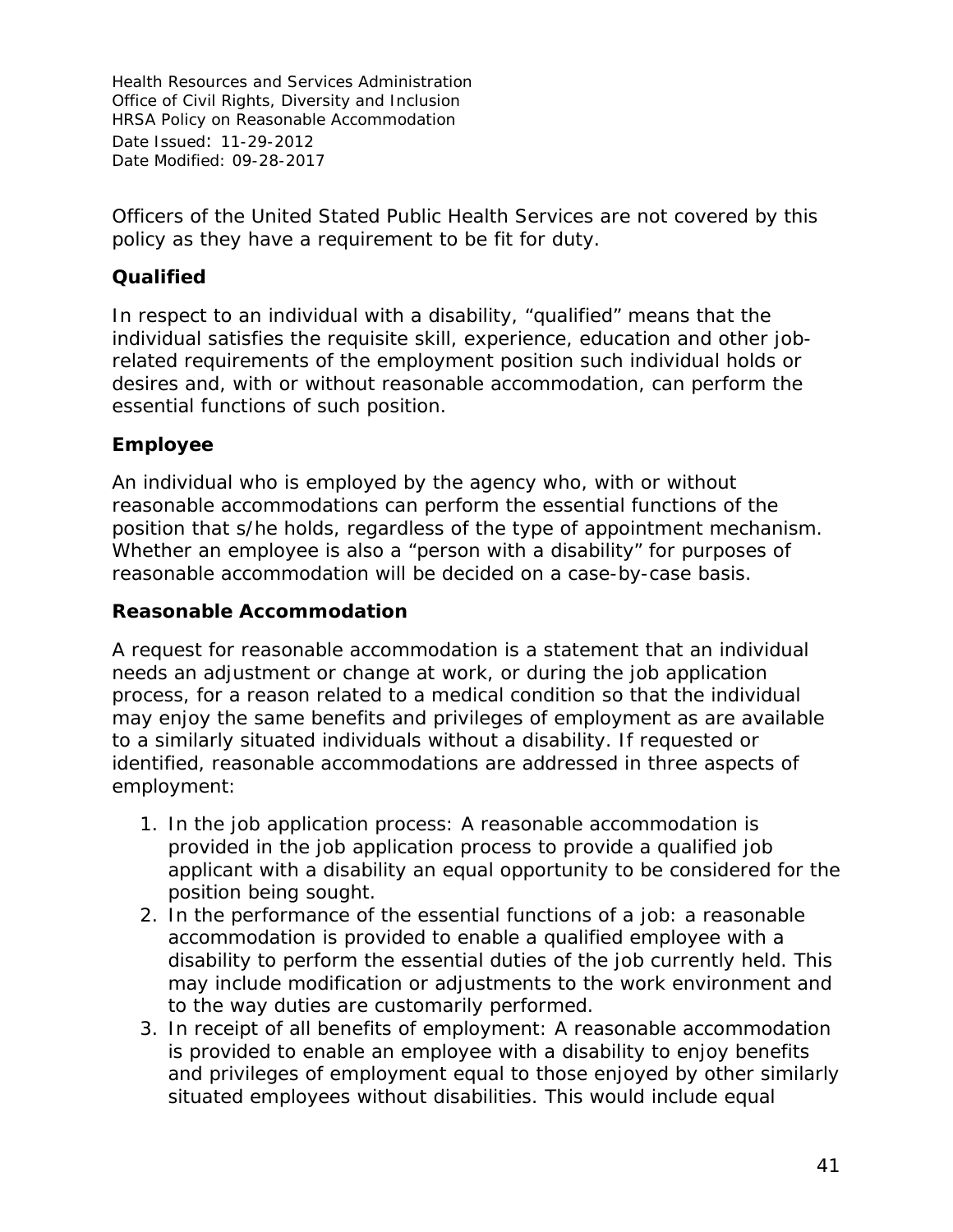> access to buildings, conferences and meetings that are agencysponsored services and events.

It is important to note that reasonable accommodation is not the creation of a new position or the intentional altering of the position of record beyond its grade controlling factors.

# **Medical Documentation**

The employer may require only the documentation that is needed to establish that a person has a disability that necessitates a reasonable accommodation. Thus, an employer, in response to a request for reasonable accommodation, cannot ask for documentation that is unrelated to determining the existence of a disability and the necessity for an accommodation. In addition, all medical documentation will be treated confidentially and the Employer will observe all requirements of the Privacy Act and other appropriate legal authorities. Medical documentation will be maintained in accordance with applicable provisions of 5 CFR, Section 293 and 5 CFR 297.

#### **Decision Maker**

For the purpose of this policy, the decision maker is that person (supervisor or manager) who has responsibility and authority to make certain determinations and decisions relative to an employee's request for reasonable accommodation. For the purposes of this policy, and depending on the type of request, either the PMAP Rating Official or the Accommodations Specialist is the decision maker (See Part III, Section C.).The decision maker is the individual who initiates the interactive process in a timely fashion to find an accommodation that balances the needs of both the employee and agency.

#### **Interactive Process**

The process used to determine what, if any, accommodation will be provided after an individual has been determined to be an "individual with a disability." This means that the individual requesting the accommodation, the decision maker (and in most cases the Accessibility Specialist) must communicate with each other about the request. This can include, but is not limited to: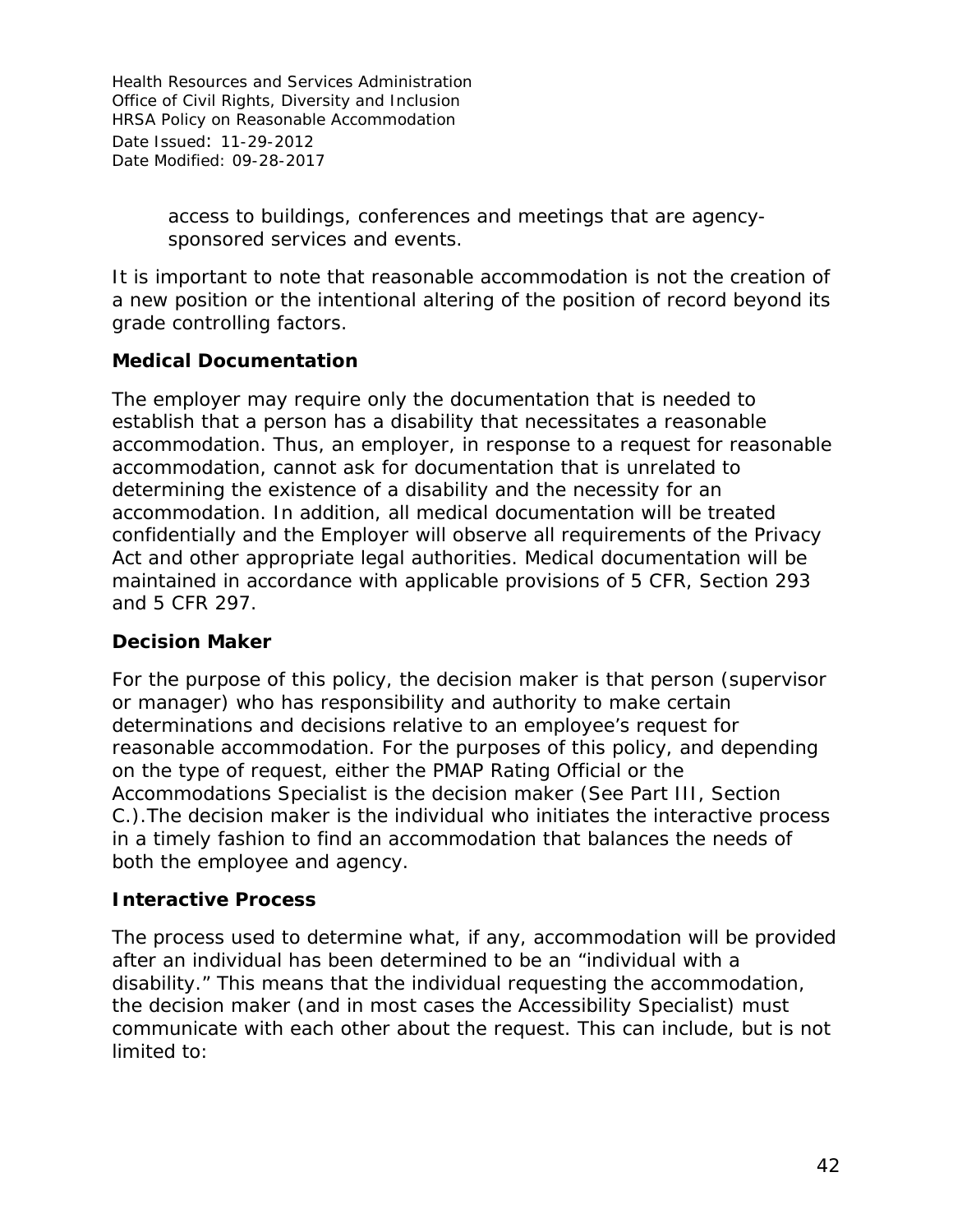- the precise nature of the disability or medical condition that is generating the request;
- how the individual's functional limitations impact the ability to perform the essential functions of the position; and
- alternative accommodations that may be effective in meeting an individual's needs.

# **Essential Functions**

Those job duties that are so fundamental to the position that the individual holds or desires that s/he cannot do the job without performing them. A function can be "essential" if, among other things: the position exists specifically to perform that function; there are a limited number of other employees who could perform the function; or the function is specialized and the individual is hired based on his/her ability to perform it. Determination of the essential functions of a position must be done on a case-by-case basis so that it reflects the job as actually performed, and not simply the components of a generic position description.

#### **Undue Hardship**

If a specific type of reasonable accommodation causes significant difficulty or expense, then the agency does not have to provide that particular accommodation. Determination of undue hardship is always made on a caseby-case basis, considering factors that include the nature and cost of the reasonable accommodation needed and the impact of the reasonable accommodation on the operations of the agency.

#### **Reassignment**

Is a form of reasonable accommodation that, absent undue hardship, is provided to employees (not applicants) who, because of a disability, can no longer perform the essential functions of their job, with or without reasonable accommodation.

# **Direct Threat**

A significant risk of substantial harm to the health or safety of the individual or others that cannot be eliminated or reduced by reasonable accommodation. The determination that an individual poses a "direct threat" shall be based on an individualized assessment of the individual's present ability to safely perform the essential functions of the job. This assessment